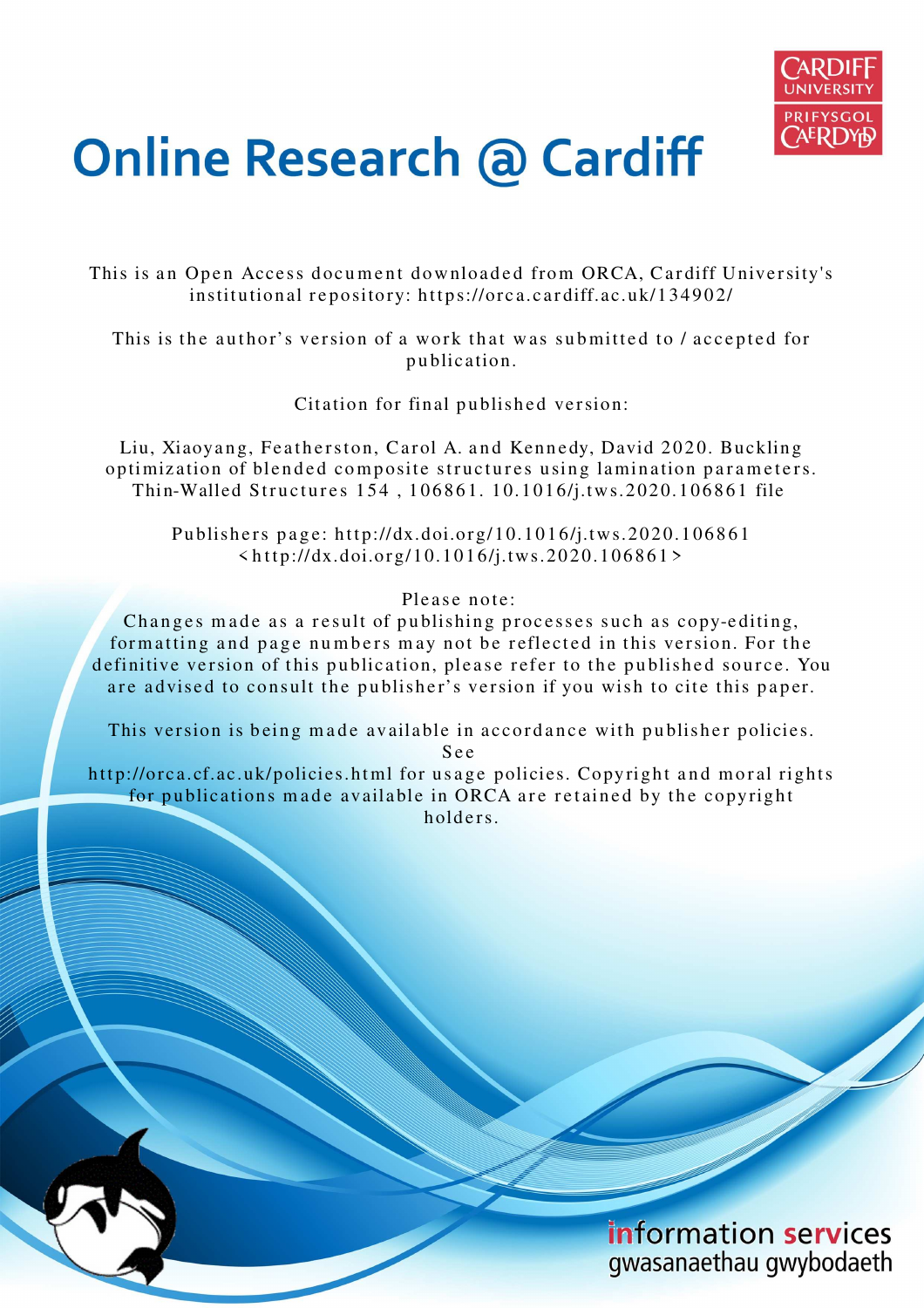# Buckling optimization of blended composite structures using lamination parameters

Xiaoyang Liu, Carol A. Featherston and David Kennedy\*

School of Engineering, Cardiff University, Queen's Buildings, The Parade, Cardiff CF24 3AA, UK

\* Corresponding author. Email KennedyD@cardiff.ac.uk

#### **Abstract**

In this paper, a new lamination parameter based method is proposed for the layup optimization of builtup composite laminates with ply drop-offs. The optimization process is divided into two stages. In the first stage, the multilevel optimization feature of the exact strip software VICONOPT MLO is extended to use the lamination parameters and laminate thicknesses of each component panel as design variables to minimize the weight of the whole structure subject to buckling and lamination parameter constraints. For the second stage, instead of using the common heuristic optimization methods, a novel dummy layerwise branch and bound (DLBB) method is proposed to search the manufacturable stacking sequences to find those needed to achieve a blended structure based on the use of  $0^{\circ}$ ,  $90^{\circ}$ ,  $+45^{\circ}$  and -45° plies and having lamination parameters equivalent to those determined in the first stage. The DLBB method carries out a logical search to circumvent the stochastic search feature of heuristic methods for the determination of stacking sequences. This two-stage method is an extension of a previous highly efficient two-stage method for a single laminate [1]. The effectiveness of the presented method is demonstrated through the optimization of a benchmark wing box.

**Keywords**: composite; optimization; lamination parameters; blending; branch and bound.

# **1. Introduction**

The optimization of composite laminates has attracted great interest from researchers because of their outstanding mechanical performance and large number of application areas such as aerospace, automotive, marine and civil industries. Composite laminates can be designed to meet different loading conditions by tailoring their stacking sequences, which usually leads to a discrete optimization problem when the ply angles are limited to a set of values (e.g. 0°, 90°, +45° and -45°).

To reduce weight or improve structural performance, the ability to vary the stiffness of laminated composite structures can be used to expand the design space by changing either the fiber orientations or the thicknesses of different laminates in different parts of the structure. In large scale built-up structures, such as an aircraft's wings or fuselage, this results in changes in thickness and lay-up between adjacent panels, potentially leading to stacking sequence mismatches, causing stress concentrations as well as increasing the level of difficulty in the manufacturing process. Therefore, ensuring ply continuity between adjacent panels, which is commonly referred to as the blending problem, is essential [2]. Consequently, the blending constraint together with any layup design constraints (e.g. damage tolerance constraints, disorientation constraints, etc) related to each of the component laminates should be considered when designing multi-panel composite laminated structures in practice.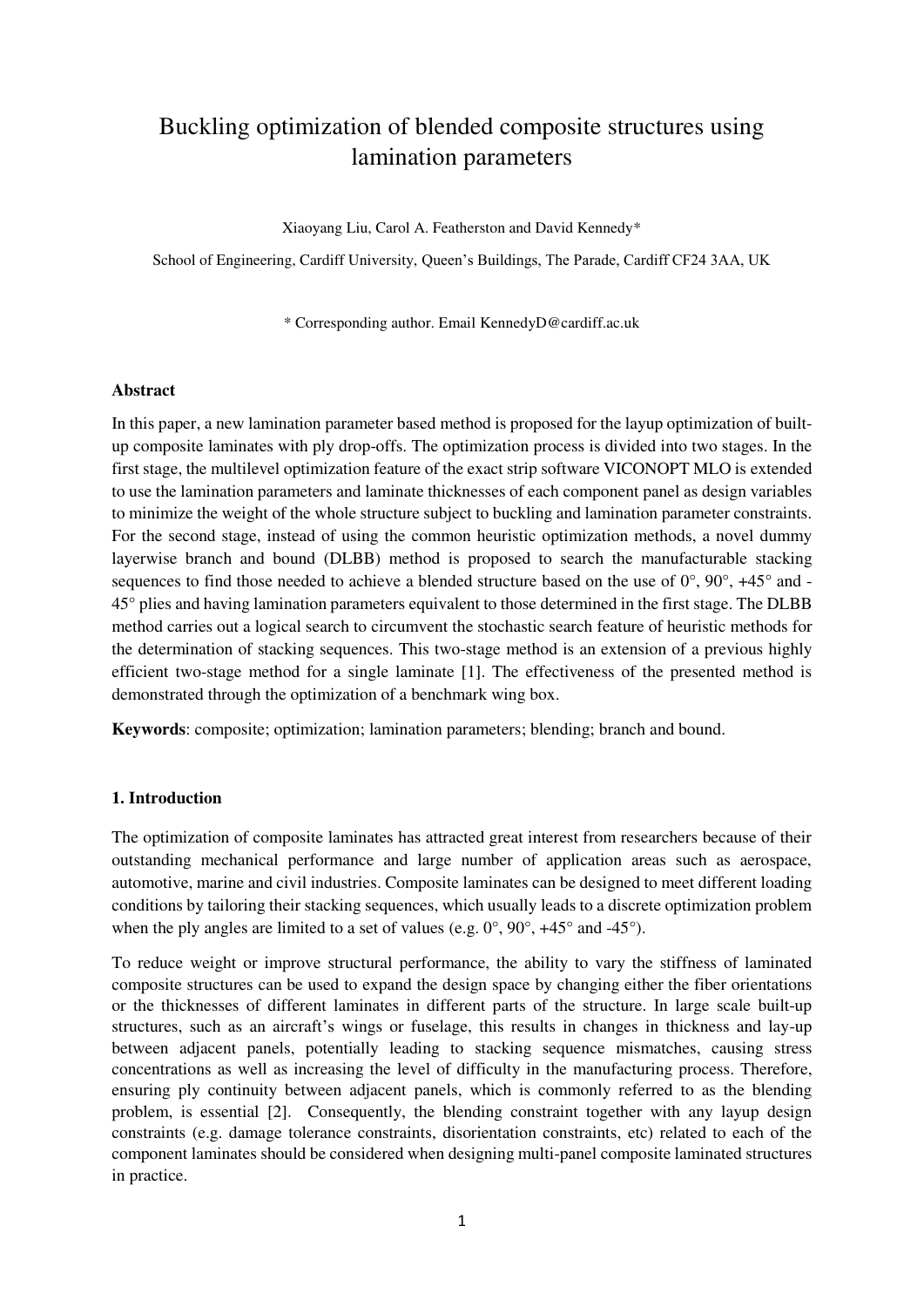Genetic algorithms (GAs) have become the most popular method for blending optimization because of their effective performance in discrete processes. Soremekun et al. [3] presented a sublaminate-based method based on GAs for the optimization of a  $3\times3$  array of sandwich panels and an 18-panel horseshoe structure in which the load for each panel was fixed. Following this, further concepts and methods based on GAs were developed to optimize blended structures. Adams et al. [4–6] proposed the guidebased blending method, in which a template stacking sequence is used as a guide and the blended laminates are then obtained by inwardly or outwardly dropping plies from the guide. Irisarri et al [7] implemented a stacking sequence table (SST) approach with GAs, in which the stacking sequence of a thicker panel is obtained by adding plies to a thinner one, for optimizing blended composite laminates. In Fan et al.'s work [8], a GA which comprises a ply-composition and a ply-ranking chromosome for each individual was proposed for the blending optimization. Yang et al. [8] developed a ply drop sequence method (PDS) which is an extension of the guide-based method. Instead of dropping plies inwardly or outwardly, plies in the thicker panel could be dropped for the thinner panel. In the work of An et al [9], a shared-layer and mutation method (SLM) was proposed to obtain blended laminates. In this method all the layers of the current thinnest laminate are shared with its adjacent laminate, and a mutation operator is used to optimize the non-shared layers. Another popular heuristic algorithm, simulated annealing (SA) was implemented by Zeng et al. with multiple SSTs to obtain blended stacking sequences [11]. A more realistic approach, in which load redistribution within the structure due to changes made during the optimization process is considered, is taken for the case of a wing box by Liu and Haftka [10]. This uses a two-step optimization method, in which the ply orientations to be used are obtained at the first step and the layups for each panel are then obtained considering blending in the second step. Seresta et al. [11] developed a guide-based method with a parallel GA to implement the optimization of the same wing box, obtaining better laminate continuity. A further wing structure was optimized by Jing et al. [12] using the global shear-layer blending method (GSLB), with a blending design scheme using the SST approach also proposed. In their later work [13], the GSLB method was improved by adding a shape prediction algorithm and thickness evaluation technique.

Many effective blending methods have therefore been developed. However, the large number of layers in blended composite structures leads to a large number of design variables, making the optimization inevitably time consuming. As an alternative to these approaches, lamination parameters have been proposed to implement the optimization. This reduces the number of design variables dramatically, since these parameters are independent of the number of plies in the laminate. The stiffness matrix can then be expressed as a linear function of the lamination parameters instead of the conventional set of equations with large numbers of ply orientations. Many optimization techniques [14–23] based on lamination parameters have been developed for a single composite panel. For more complex blended composite structures, IJsselmuiden et al. [24] proposed a multi-step optimization method. In this approach, the thickness and bending lamination parameters of each panel were optimized under a local buckling constraint to minimize the weight during the first step using a successive convex approximation scheme, following which a guide-based method incorporating GAs was conducted to obtain the blended stacking sequences in the second step. In the work of Liu et al. [25], the first order optimization method available in the ANSYS finite element analysis (FEA) software was employed in the first stage to conduct a weight optimization where the bending lamination parameters and the number of plies of each angle were used as design variables. Then in the second stage, the blended stacking sequences of the whole structure were obtained based on the optimized lamination parameters using the shared layer blending (SLB) approach with a permutation GA. Macquart et al. [26] studied the blending constraint in lamination parameters space for the first stage of the optimization, which was then imposed in later works [27–29] where a gradient-based optimizer was employed to optimize lamination parameters and laminate thicknesses, and a guide-based GA was then utilized to search the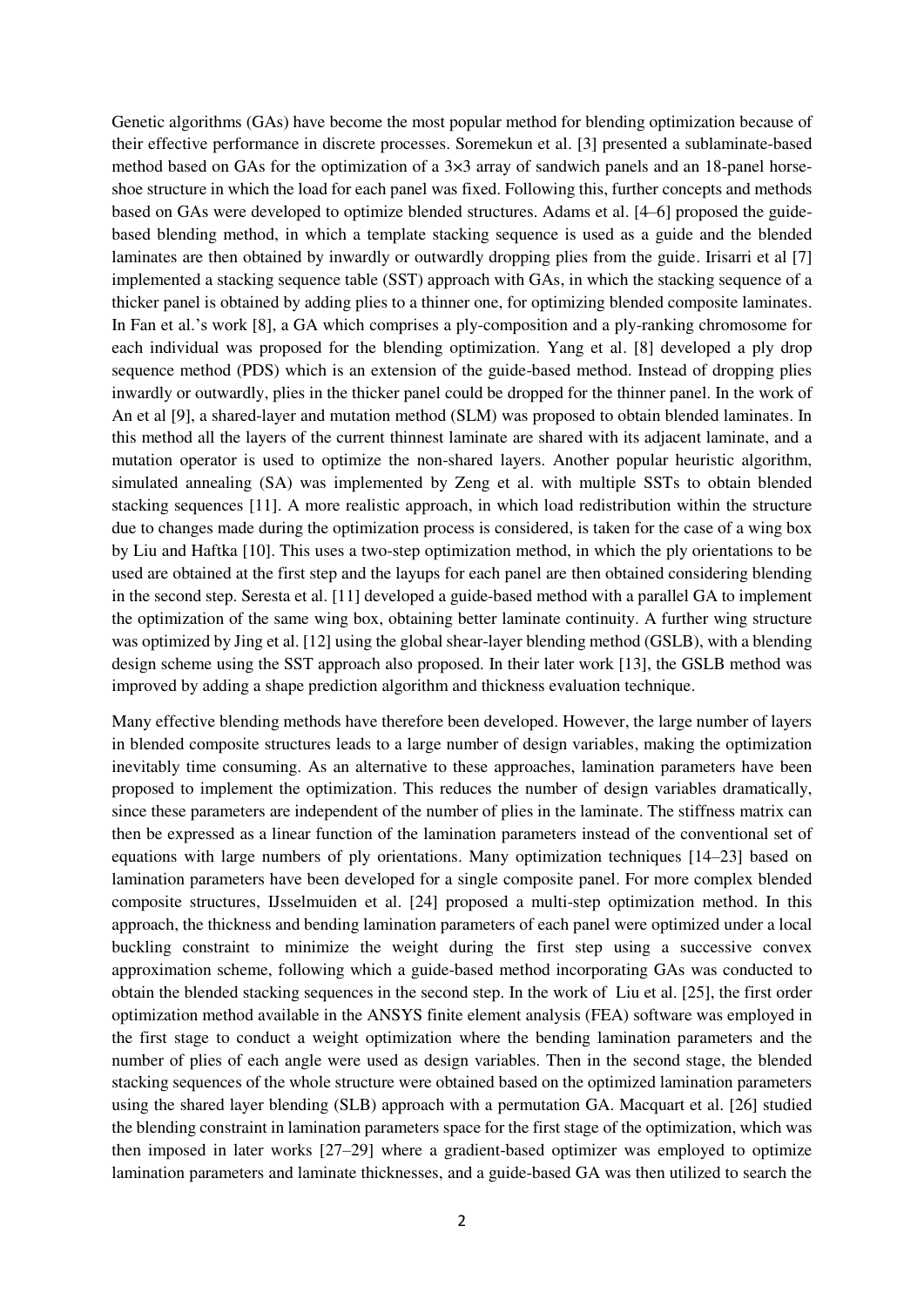corresponding stacking sequences. In the work of Meddaikar et al. [30], a multipoint structural approximation was used in the two-stage optimization, with the mass of a composite structure being minimized by optimizing lamination parameters and laminate thicknesses in the first stage and blended stacking sequences obtained using GAs incorporated with SST in the second stage. Polar parameters can be used as alternatives to the lamination parameters in a two-stage optimization. Although polar parameters make the first stage optimization non-convex, they are true tensor invariants and have direct physical meaning, a characteristic which lamination parameters do not possess. In the work of Panettieri et al [31], a two-stage blending optimization method based on the use of polar parameters was developed. Although GAs are widely used for optimizing blended layups, the drawbacks of implementing a stochastic search and the fact that performance relies heavily on predefined parameters cannot be ignored. Therefore, efforts to develop alternative methods are valuable and continue to be made. Zein et al. [32,33] utilized a constraint satisfaction programming method (CSP) based on enumeration method, during which the number of layers for each ply angle was predefined, in order to optimize blended stacking sequences. Sanz-Corretge [34] developed another CSP method, in which blended laminates are obtained based on a incremental tree technology, adding plies to thinner laminates. A topology inspired method DMTO (Discrete Material and Thickness Optimization) was also developed by Lund in [35,36] for blending optimization. This is different to the other blending methods discussed above, in that it uses gradient-based optimization to obtain blended stacking sequences, avoiding the discreteness of layup design. However, as the blending constraint can be implemented directly and relatively easily in discrete optimization, the development of discrete optimization method is still attractive.

Although the use of FEA in structural optimization provides versatility and is widely used, the computational cost is high. The highly efficient panel analysis and optimum design software, VICONOPT [37,38] which also includes lamination parameters as design variables [39] performs buckling analyses based on the exact strip method and the Wittrick-Williams algorithm [40,41] and provides a potential alternative. However, it is restricted to applications involving prismatic structures which precludes the optimization of more complex three-dimensional structures, To address this a multilevel optimization framework VICONOPT MLO [3,4] has been developed, in which a static FEA analysis is conducted for the whole structure to obtain load distributions, after which VICONOPT is used to optimize the constituent prismatic panels, combining the benefits of the two different types of methods whilst avoiding the drawbacks of each.

The authors' previous work [1] implemented a two-stage layup optimization for a single laminate in which VICONOPT was employed to optimize the lamination parameters and laminate thicknesses in the first stage, and then a highly efficient layerwise branch and bound method (LBB) which implements a logic-based search was used to obtain the manufacturable stacking sequences corresponding to these optimized lamination parameters in the second stage. In the present study, this two-stage optimization is extended to blended composite structures. This is achieved by extending VICONOPT MLO to use lamination parameters and laminate thickness as design variables instead of the layup itself and employing it in the first stage of the optimization. For the second stage, the logic based LBB is extended to the blending problem, for which a novel dummy layerwise branch and bound method (DLBB) is proposed and utilized to search the blended layups for the whole structure. The proposed method is applied to a wing box benchmark [42] to demonstrate its efficacy and potential.

Section 2 of this paper outlines the basic procedures for the two-stage optimization. Section 3 describes the proposed two-stage method for blended laminates, Section 4 presents numerical results for the benchmark wing box, and brief conclusions are given in Section 5.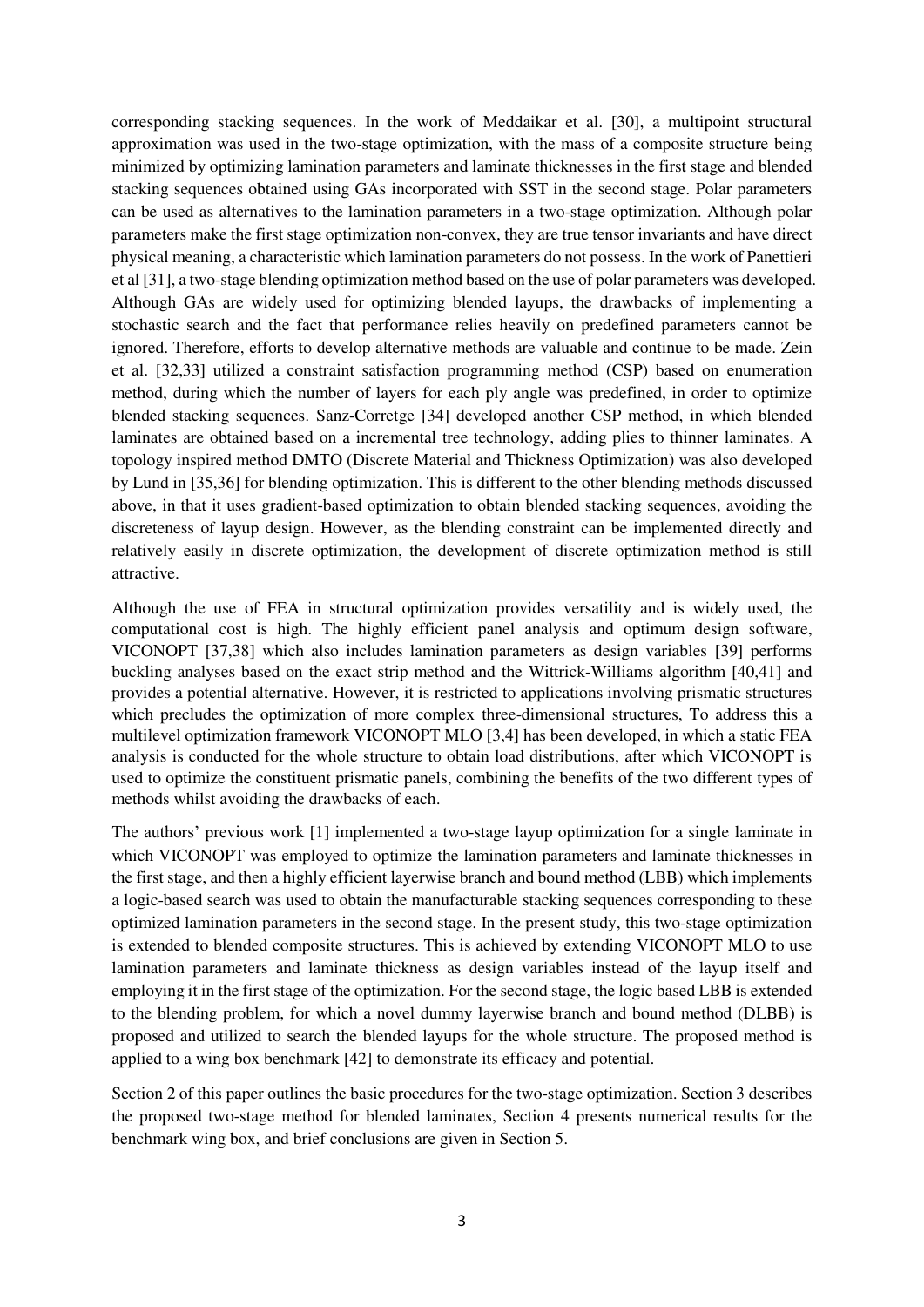# **2. Outline of optimization procedure**

# *2.1 Optimization features of VICONOPT and VICONOPT MLO*

The exact strip software VICONOPT, which comprises the earlier programs VIPASA (Vibration and Instability of Plate Assemblies including Shear and Anisotropy) [44] and VICON (VIPASA with CONstraints) [45], performs buckling, postbuckling and free vibration analyses based on the Wittrick-Williams algorithm. The major advantage of the exact strip method over FEA is its high efficiency, with VIPASA and VICON shown to be 1000 and 150 times faster than FEA for buckling analysis, respectively [37]. In continuous optimization problems, the method of feasible directions [46] is combined with a thickness factoring approach [37] to obtain just stable results during the iterative optimization process. Buckling constraints are evaluated by the highly efficient exact strip method with the corresponding sensitivities obtained using an accelerated finite difference technique [37]. Local linear approximations are applied to buckling constraints during the gradient-based optimization.

VICONOPT MLO [42,43] is a software package providing a multilevel optimization framework based on the optimization features of VICONOPT for each component panel and FEA for the whole structure. A static analysis of the whole structure (system) is first performed by FEA. Then, optimization models are created for each component panel based on the results from the FEA (stress distribution, geometry, etc.) and a set of user-defined design variables. After these panels are optimized, the designs are incorporated into the system level finite element model and a new static analysis is performed to determine the updated load distributions. These newly obtained load distributions are then used at the panel level to re-optimize the component panels. This process is repeated until there is convergence of the total mass, as well as the individual mass and stress distribution for each panel. The optimum solution is thus reached in an efficient manner, shown to be around 4 times faster than the same optimization based purely on FEA [42].

#### *2.2 Two stage optimization method for single laminate*

The authors' two-stage method for layup optimization of a single laminate with consideration of practical layup design constraints using lamination parameters is given in [1]. Since the method proposed in this paper is an extension of the method for a single laminate, the parts which are also necessary for the new method will be repeated here.

According to [47], four major layup design constraints need to be taken into account for composite laminate design.

- (1) Contiguity constraint: the maximum number of successive plies with the same orientation is limited to an integer  $n_{\text{cont}}$  to minimize edge splitting.  $n_{\text{cont}} = 4$  in this paper.
- (2) Disorientation constraint: the difference between two adjacent plies should be no greater than an angle  $\theta_{\text{diff}}$ . This constraint is applied to avoid microcracking.  $\theta_{\text{diff}} = 45^{\circ}$  in this paper.
- (3) Minimum percentage constraint: each fiber orientation should comprise a proportion of at least  $p<sub>m</sub>$  of the total layup to prevent the matrix from being exposed to direct loads and provide sufficient damage tolerance to the laminate.  $p_m = 10\%$  in this paper.
- (4) Damage tolerance constraint: putting 0° and 90° plies on the exterior surfaces of the laminate should be avoided to provide sufficient damage tolerance after impact.

These four layup design constraints are all included in the second stage of the optimization using the logic-based method and constraint (3) is also imposed in the first stage of the optimization.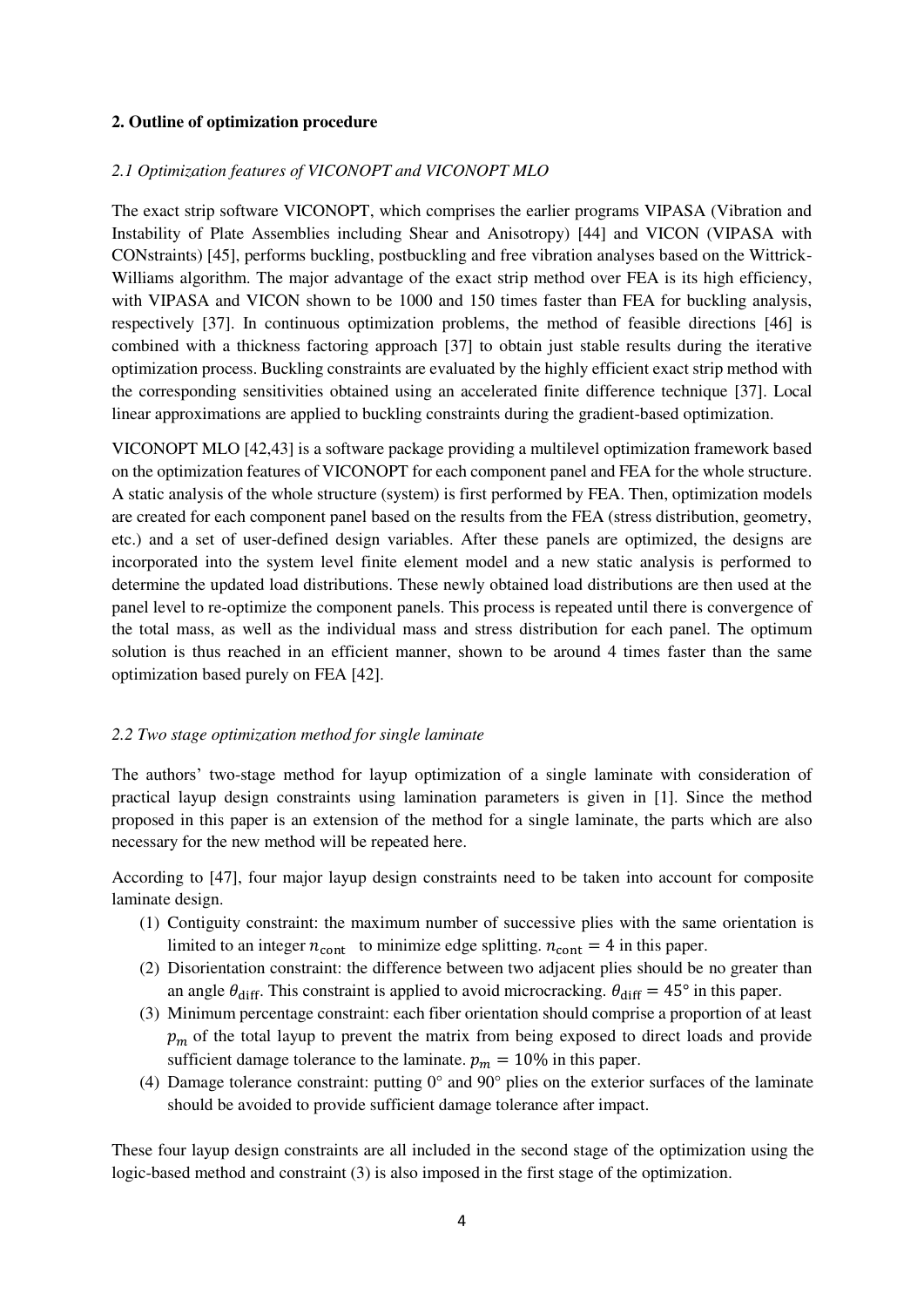#### *2.2.1 First stage optimization for single laminate*

# *2.2.1.1 Lamination parameters*

According to classical laminate theory [48], the stress-strain relationship for a composite laminate can be described by

$$
\begin{bmatrix} \mathbf{N} \\ \mathbf{M} \end{bmatrix} = \begin{bmatrix} \mathbf{A} & \mathbf{B} \\ \mathbf{B} & \mathbf{D} \end{bmatrix} \begin{bmatrix} \varepsilon^0 \\ \mathbf{\kappa} \end{bmatrix}
$$
 (1)

where  $N$  and  $M$  are vectors of in-plane forces and moments per unit width,  $A$ ,  $B$  and  $D$  are membrane, coupling and bending stiffness matrices,  $\epsilon^0$  is a vector of in-plane strains and  $\kappa$  is a vector of mid plane curvatures.

For symmetric laminates, the coupling matrix **B** is null and will be ignored in this paper for simplicity. The membrane and bending stiffness matrices  $A$  and  $D$  can be expressed in terms of 8 lamination parameters  $\xi_j^k$  (*j*=1,2,3,4; *k*=*A*, *D*) [49] and material stiffness invariants **U**:

$$
\begin{bmatrix}\nA_{11} \\
A_{22} \\
A_{12} \\
A_{13} \\
A_{14} \\
A_{15} \\
A_{16} \\
A_{26}\n\end{bmatrix} = h \begin{bmatrix}\n1 & \xi_1^A & \xi_2^A & 0 & 0 \\
0 & 0 & -\xi_2^A & 1 & 0 \\
0 & 0 & -\xi_2^A & 0 & 1 \\
0 & \xi_3^A / 2 & \xi_4^A & 0 & 0 \\
0 & \xi_3^A / 2 & -\xi_4^A & 0 & 0\n\end{bmatrix} \begin{bmatrix}\nU_1 \\
U_2 \\
U_3 \\
U_4 \\
U_5\n\end{bmatrix}
$$
\n(2)\n
$$
\begin{bmatrix}\nD_{11} \\
D_{12} \\
D_{22} \\
D_{12} \\
D_{16} \\
D_{16}\n\end{bmatrix} = \frac{h^3}{12} \begin{bmatrix}\n1 & \xi_1^D & \xi_2^D & 0 & 0 \\
0 & 0 & -\xi_2^D & 1 & 0 \\
0 & 0 & -\xi_2^D & 0 & 1 \\
0 & \xi_3^D / 2 & \xi_4^D & 0 & 0 \\
0 & \xi_3^D / 2 & -\xi_4^D & 0 & 0\n\end{bmatrix} \begin{bmatrix}\nU_1 \\
U_2 \\
U_3 \\
U_4 \\
U_5\n\end{bmatrix}
$$
\n(3)

where the material stiffness invariants  $U$  and stiffness properties  $Q$  are:

$$
\begin{bmatrix} U_1 \\ U_2 \\ U_3 \\ U_4 \\ U_5 \end{bmatrix} = \frac{1}{8} \begin{bmatrix} 3 & 3 & 2 & 4 \\ 4 & -4 & 0 & 0 \\ 1 & 1 & -2 & -4 \\ 1 & 1 & 6 & -4 \\ 1 & 1 & -2 & 4 \end{bmatrix} \begin{bmatrix} Q_{11} \\ Q_{22} \\ Q_{12} \\ Q_{66} \end{bmatrix}
$$
 (4)

$$
\begin{cases}\nQ_{11} = E_{11}^{2} / (E_{11} - E_{22} v_{12}^{2}) \\
Q_{22} = E_{11} E_{22} / (E_{11} - E_{22} v_{12}^{2}) \\
Q_{12} = v_{12} Q_{22} \\
Q_{66} = G_{12}\n\end{cases}
$$
\n(5)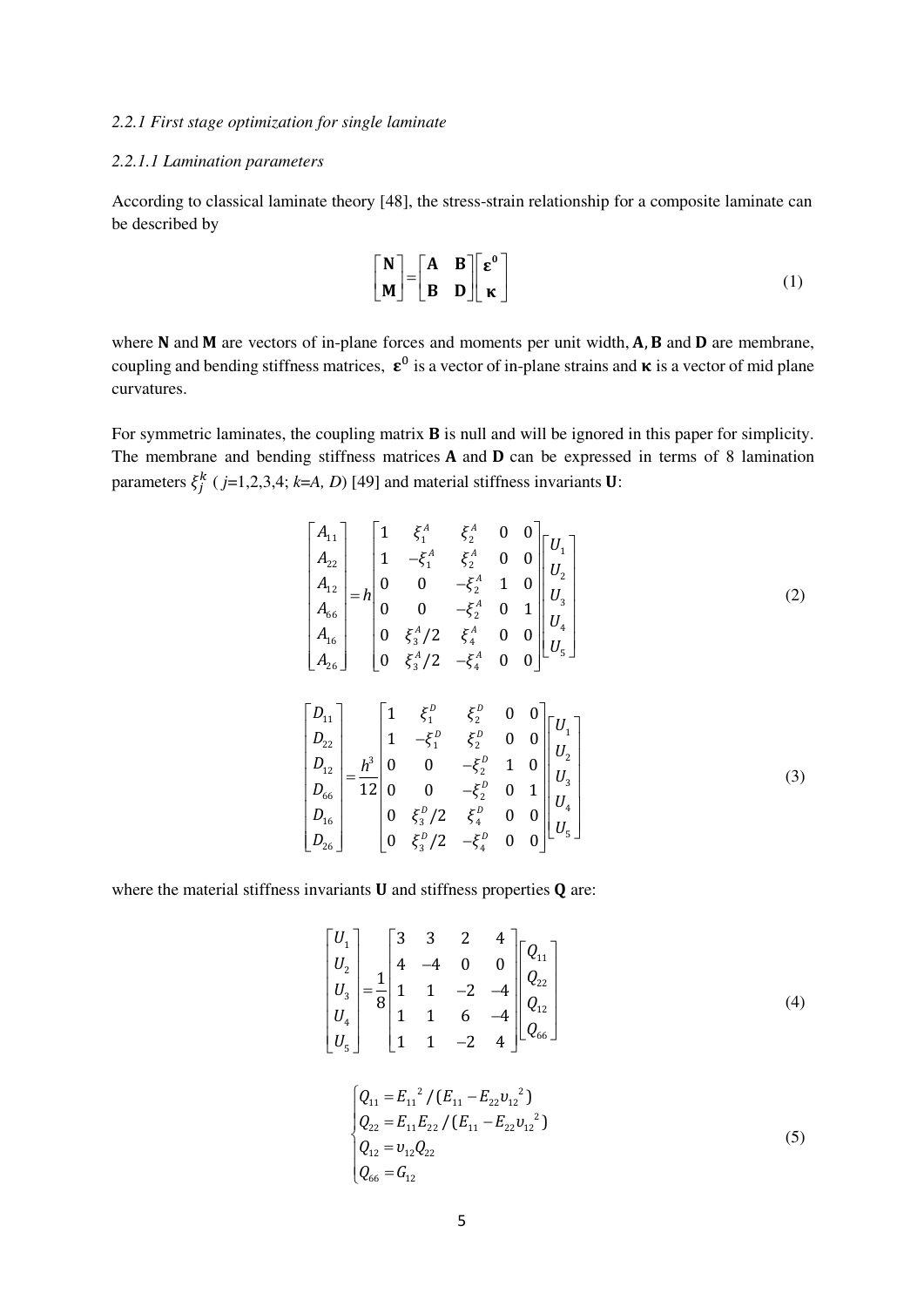$E_{11}$  is the longitudinal Young's modulus,  $E_{22}$  is the transverse Young's modulus,  $G_{12}$  is the shear modulus,  $v_{12}$  is the major Poisson's ratio and *h* is the thickness of the laminate.

The lamination parameters are obtained by the following integrals

$$
\begin{bmatrix} \xi_1^k \\ \xi_2^k \\ \xi_3^k \\ \xi_4^k \end{bmatrix} = \int_{-h/2}^{h/2} Z^k \begin{bmatrix} \cos 2\theta \\ \cos 4\theta \\ \sin 2\theta \\ \sin 4\theta \end{bmatrix} dz, k = A, D, \begin{cases} Z^A = 1/h \\ Z^D = 12z^2/h^3 \end{cases}
$$
(6)

where  $\theta$  represents the ply angle at depth *z* below the mid-surface.  $\xi_3^A$  is zero for a balanced laminate and  $\xi_4^{A,D}$  are zero if the ply angles are limited to  $0^\circ$ ,  $90^\circ$ ,  $+45^\circ$  and  $-45^\circ$ .

# *2.2.1.2 Optimization for lamination parameters*

Lamination parameters have been introduced as design variables in VICONOPT [39], expanding the design space and reducing the number of design variables. During the first stage, lamination parameters and laminate thickness are optimized using the optimization features of VICONOPT subject to buckling and lamination parameter constraints. Each of the lamination parameters  $\xi_j^k$  lies between -1 and 1, and they are further restricted by 25 constraints [39,50] as follows.

$$
2\left|\xi_1^k\right| - \xi_2^k - 1 \le 0, \ \ 2\left|\xi_3^k\right| + \xi_2^k - 1 \le 0, \ \ k = A, D \tag{7}
$$

$$
2\left|\xi_1^B\right| + \xi_2^B - 2 \le 0, \quad 2\left|\xi_3^B\right| + \xi_2^B - 2 \le 0, \qquad \left|\xi_1^B\right| + \left|\xi_3^B\right| - 1 \le 0 \tag{8}
$$

$$
4(\xi_i^D + r)(\xi_i^A + r) \ge (\xi_i^A + r)^4 + 3(\xi_i^B)^2, \ i = 1, 2, 3, \ r = \pm 1
$$
\n(9)

$$
16(2\xi_1^D + r\xi_2^D + rs)\left(2\xi_1^A + r\xi_2^A + rs\right) \ge \left(2\xi_1^A + r\xi_2^A + rs\right)^4 + 12(2\xi_1^B + r\xi_2^B)^2, \tag{10}
$$
\n
$$
r = \pm 1, s = 1, -3
$$

$$
16(2\xi_3^D + r\xi_2^D + rs)(2\xi_3^A + r\xi_2^A + rs) \ge (2\xi_3^A + r\xi_2^A + rs)^4 + 12(2\xi_3^B + r\xi_2^B)^2,
$$
\n
$$
r = \pm 1, s = 1, -3
$$
\n(11)

$$
4(\xi_1^D + r\xi_3^D + s)(\xi_1^A + r\xi_3^A + s) \ge (\xi_1^A + r\xi_3^A + s)^4 + 3(\xi_1^B + r\xi_3^B)^2,
$$
  
\n
$$
r = \pm 1, \quad s = \pm 1
$$
\n(12)

If the percentage of plies at each ply orientation level is required to be below a minimum value  $p_m$ , the feasible regions are further restricted as follows [1] :

$$
2|\xi_1^A| - \xi_2^A + 4p_m - 1 \le 0, \ 2|\xi_3^A| + \xi_2^A + 4p_m - 1 \le 0 \tag{13}
$$

$$
2\left|\xi_1^D\right| - \xi_2^D + 16p_m^3 - 1 \le 0, \ \ 2\left|\xi_3^D\right| + \xi_2^D + 16p_m^3 - 1 \le 0 \tag{14}
$$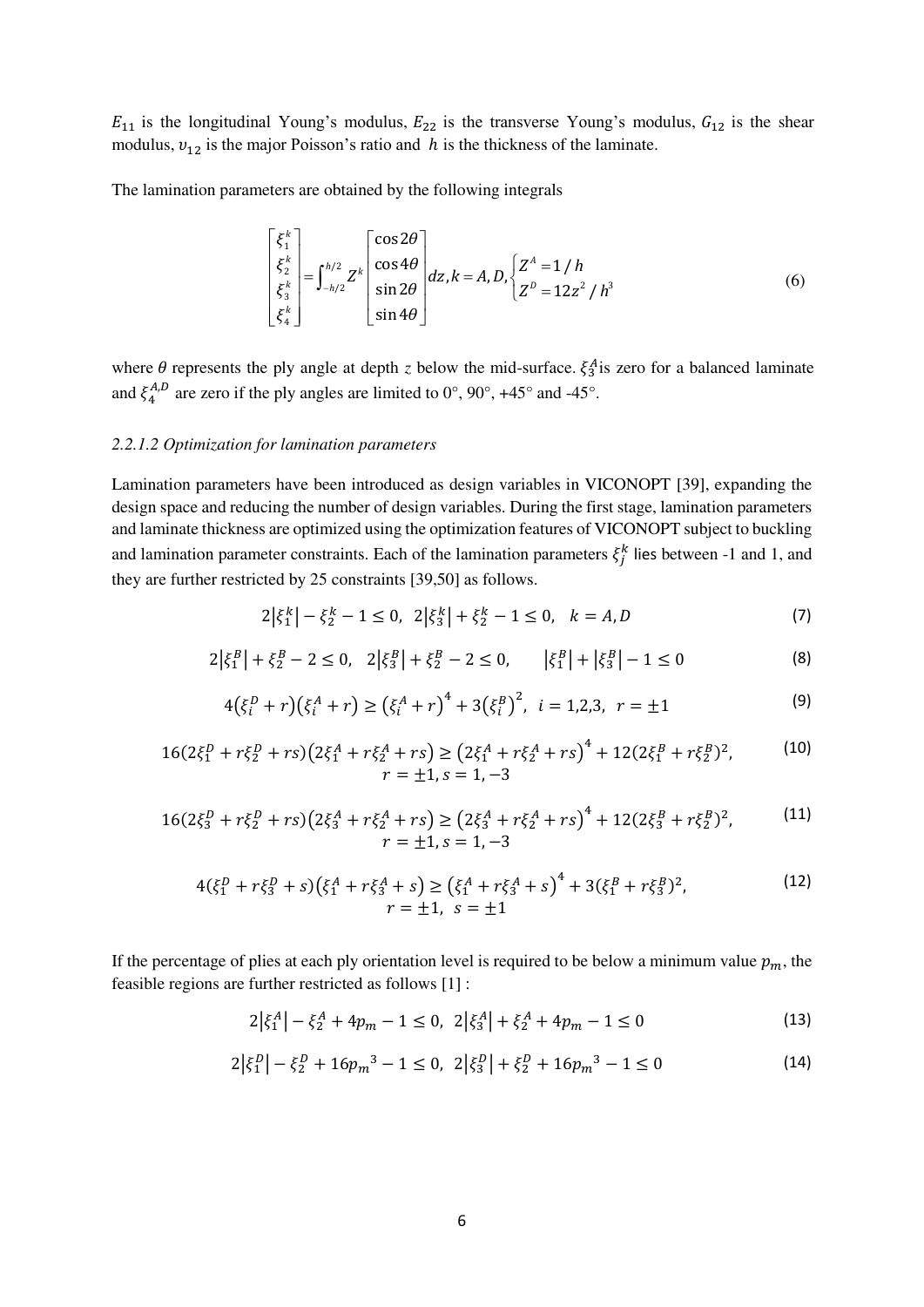

Fig. 1. An example for the illustration of penalty method on feasible region  $\xi_{1,2}^D$  (the original point V which is outside the feasible region is moved to the just feasible point S).

These constraints which define feasible regions of the design space are essential for lamination parameter optimization. Violation of these constraints means the lamination parameter values cannot be achieved using the selected predefined ply angles [51]. The method of feasible directions with buckling constraints imposed by linear approximations based on the buckling load factors obtained using exact strip analysis is used to optimize the design variables. These non-linear lamination parameter constraints are imposed using a penalty function method [39]. For cases where the lamination parameter constraints are violated, all lamination parameters  $\xi_j^k$  ( $j = 1,2,3; k = A, B, D$ ) are multiplied by a scalar  $\alpha$  ( $0 < \alpha < 1$ ) which is determined by a bisection method, in order to move the outlying lamination parameters to the boundary of the feasible region, making the most critical constraint just satisfied. An example is shown in Fig.1, where it can be seen that point V is outside the feasible region of  $\xi_{1,2}^D$  and violates the constraint (7), so the penalty function forces it to point S where the constraint is just satisfied.

As well as the penalized lamination parameters  $\alpha \xi_j^k$  ( $j = 1,2,3; k = A, B, D$ ), the laminate thickness h is also replaced by  $\alpha h$  in the stiffness calculation, so that infeasible configurations tend to violate the buckling constraints and hence appear unattractive to the optimizer. However, the laminate thickness h is not penalized in the mass calculation, to ensure that the infeasible configuration will not have an artificially attractive objective function.

#### *2.2.2 Second stage optimization for single laminate*

A logic-based layerwise branch and bound method which combines a global layerwise technique with the branch and bound method was used to search the stacking sequences in order to match the optimized lamination parameters obtained in the first stage [1]. The decision tree of the branch and bound method is comprised of several levels of branches (i.e. choice options). The objective function  $\Gamma$  is obtained by calculating the difference between the target lamination parameters and the actual lamination parameters of the real layup. In order to choose a branch which is close to the target lamination parameters, the branching process predicts the route to proceed with in the next level of the decision tree by considering bounds on the achievable  $\Gamma$ . The upper bound takes the value of the incumbent best solution, and the lower bound of each branch is calculated by subtracting the maximum achievable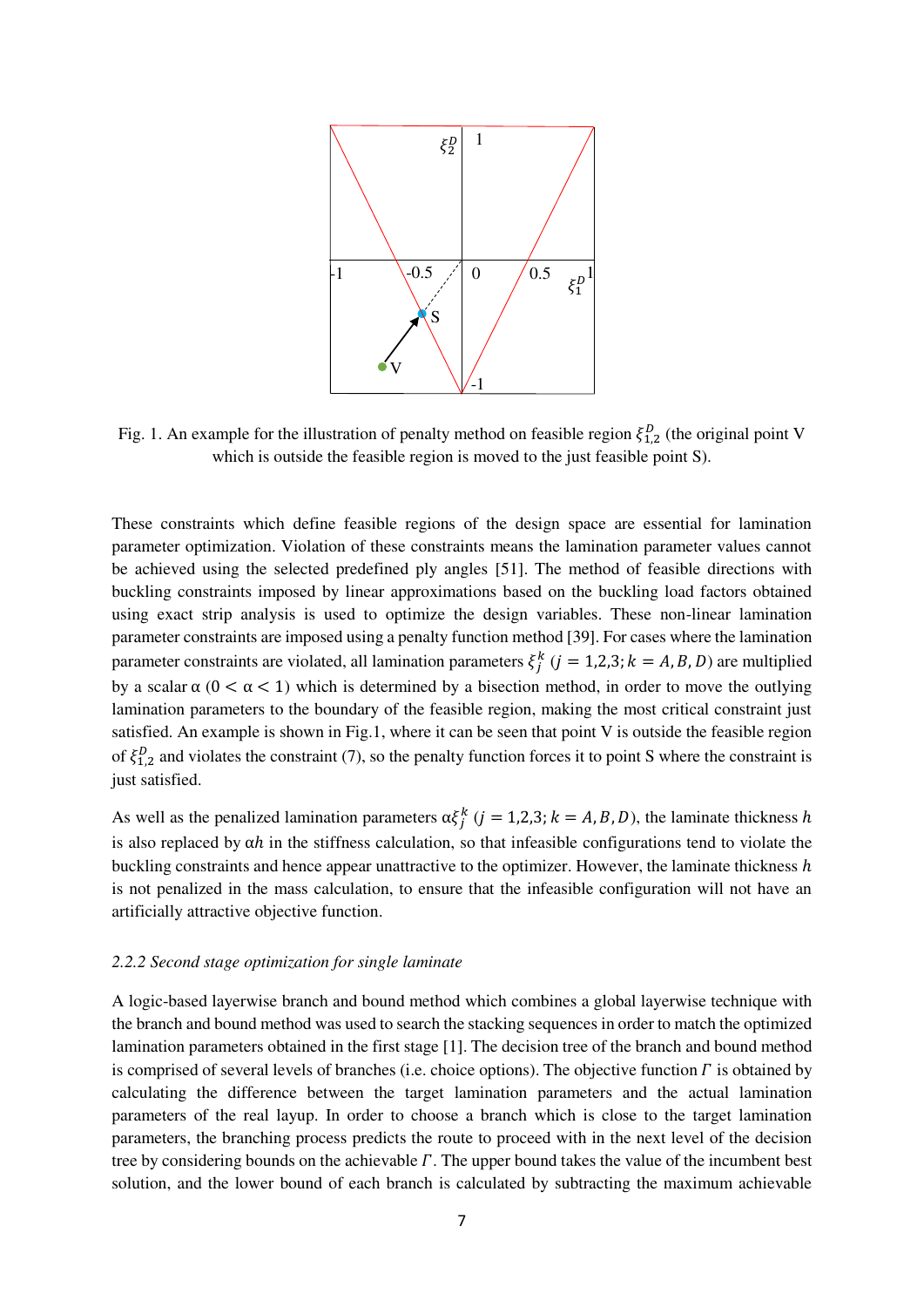contribution of the remaining levels from the exact value of  $\Gamma$  obtained from the contributions of the preceding levels. In this way, branches whose lower bounds are higher than the current upper bound or which violate the layup design constraints can be discarded directly. A detailed example to illustrate this process can be found in [1]. Once the branching process reaches the bottom of the decision tree or the current branch cannot improve on  $\Gamma$  regardless of which lower branches are chosen, the backtracking process starts to subsequently check the remaining possibilities in the decision tree to avoid missing the best result. The branch and bound process performs most efficiently on small problems or when there is a good incumbent solution.

Therefore, a global layerwise technique is incorporated with the branch and bound method to improve the searching efficiency. Ply angles are optimized successively from the outer plies of the laminate. Initially only two plies are optimized at once. When there is no further improvement in  $\Gamma$ , the optimization considers four plies at once, and so on until in the final cycle all the plies are optimized within one decision tree. The benefit of this approach is that the branch and bound method initially searches layups with small decision trees, meaning good incumbent solutions can be obtained quickly in the early stages. Afterwards, when searching layups with larger decision trees, the previous incumbent solution is used in the bounding process, enabling many branches to be pruned away without being searched. In this way, large reductions in solution time can be achieved using the global layerwise technique.

# **3. Optimization procedure for blended laminates**

In this section, the two-stage layup optimization method presented in Section 2 is extended for the optimization of blended laminates. Instead of using VICONOPT, the first stage optimization uses VICONOPT MLO, which is improved in this paper by introducing lamination parameters as design variables. In the second stage, in order to impose the blending constraint in the logic-based method, a dummy layerwise branch and bound method is proposed to search the stacking sequences to match the target lamination parameters obtained in the first stage.

#### *3.1 First stage optimization for blended laminate*

The multilevel optimization features of VICONOPT MLO were introduced in Section 2.1. In its previous format, the stacking sequence of each panel was fixed during the optimization, the thickness of each layer was optimized continuously and no allowance was made for practical laminate design rules and layup design constraints. In this work, VICONOPT MLO is modified to perform layup optimization of blended composite structures and to obtain more manufacturable designs based on the use of lamination parameters as design variables. This new version of the software combines optimizing the lamination parameters for each component panel in VICONOPT using the new capability described in Section 2.2.1.2 with static FEA of the whole structure using ABAQUS [52] to obtain load distributions, using stiffness matrices created based on lamination parameters and laminate thicknesses rather than specific layups. During the first stage, the optimized lamination parameters and laminate thicknesses of each component panel are determined. These are then used to obtain stacking sequences in the second stage.

#### *3.2 Second stage optimization for blended laminate*

In the second stage of the optimization process, a dummy layerwise branch and bound (DLBB) method illustrated in Fig. 2 is developed to search the stacking sequences for the whole structure. The optimized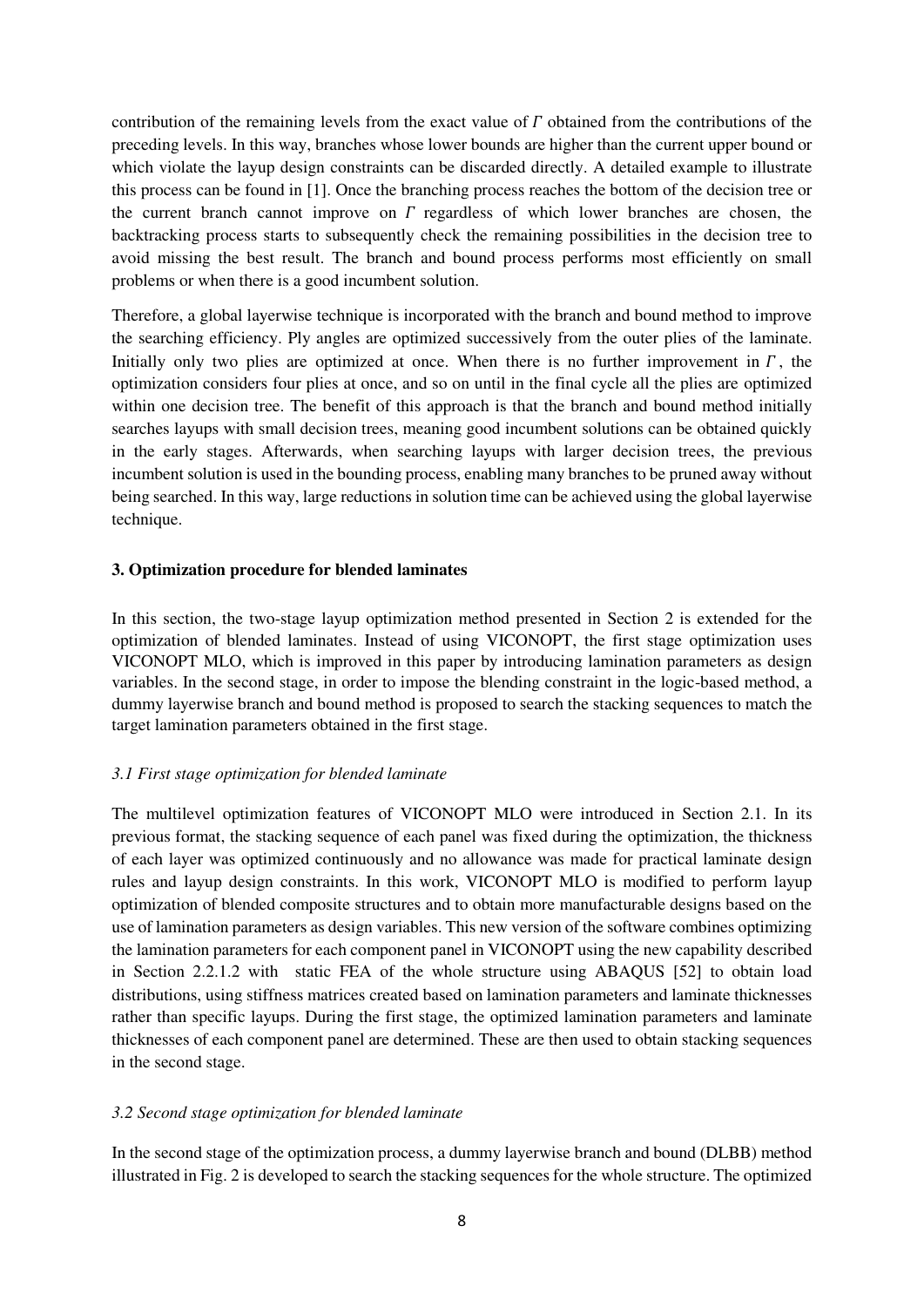lamination parameters obtained in the first stage are used as the target values for the DLBB which optimizes the stacking sequences to match these target values as closely as possible. Note that this second stage DLBB optimization can be used with VICONOPT MLO as well as any other optimizers which are able to optimize lamination parameters in the first stage optimization. Instead of searching the stacking sequence stochastically as in a heuristic algorithm, the dummy layerwise technique and the branch and bound method make DLBB a logical search based method. In this work blending and four layup design constraints are implemented through the DLBB.

Once the first stage of the optimization is completed, the corresponding number of plies in each panel is determined and fixed. Before optimizing the stacking sequences in the second stage, all panels are ranked in terms of their number of plies. Then for each panel except the thickest one, dummy plies are added on top to give all panels the same number of plies as the thickest one, forming a dummy layerwise table as shown in Fig. 3. The aim of the DLBB is to minimize the objective function  $\Gamma$  obtained by calculating the difference between the target lamination parameters and the actual lamination parameters related to the chosen ply orientations as follows

$$
\Gamma = \sum_{k=1}^{n} \Gamma_{panel\ k} \tag{15}
$$

$$
T_{panel\ k} = \sum_{i=1}^{3} \sum_{j=A,D} w_j \left| \xi_{i(k)(actual)}^j - \xi_{i(k)(target)}^j \right| \tag{16}
$$

where *n* is the number of panels,  $W_{A,D}$  are weighting factors,  $\xi_{1,2,3}(k)(\text{target})$  are the target lamination parameters for panel k, and  $\xi_{1,2,3(k)(actual)}^{A,D}$  are the actual lamination parameters of the chosen layup of panel *k*.

As in LBB [1], the current best result is used as the upper bound in the branch and bound method, and the lower bound is obtained by subtracting the maximum achievable contribution of the remaining levels in the decision tree from the exact value of  $\Gamma$  obtained by only considering the contributions of the chosen levels. Based on these bounds, the branching process selects the branches for the next level with the aim of minimizing the value of  $\Gamma$ .

In this case however, dummy plies which are used to impose the blending constraint are added into the layerwise process. Since these dummy layers do not contribute to the stiffness of the laminate, they are not included in the branch and bound search. As illustrated in Figs. 2 and 3, the dummy layerwise technique consists of three loops: the cycle, pass, and case, which optimize the ply orientations successively, working inwards from the outer plies which make the most important contributions to the flexural lamination parameters  $\xi_{1,2,3}^D$ . As shown in Fig. 3 for a symmetric layup, only two plies from each panel are optimized at once in the first cycle using the branch and bound method, then three, and so on until in the final cycle all the plies are optimized together. As the branch and bound process starts with small problems which only considers a few plies, good results can be obtained quickly, which are then used as upper bounds when searching the increasingly larger number of plies in subsequent cycles, and hence many branches can be discarded without being explored, reducing the searching time.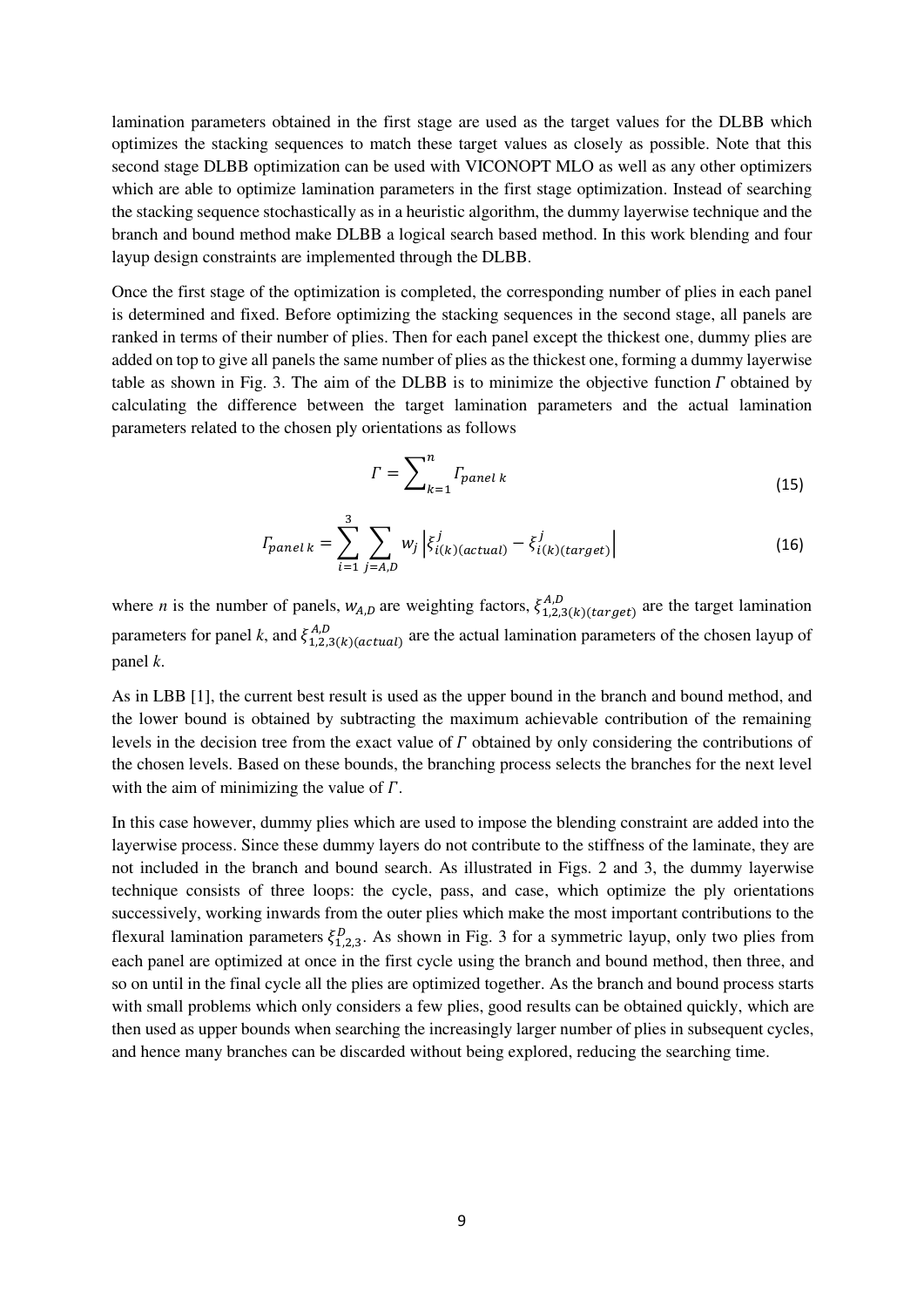

Fig. 2. Flowchart of the dummy layerwise branch and bound (DLBB) method.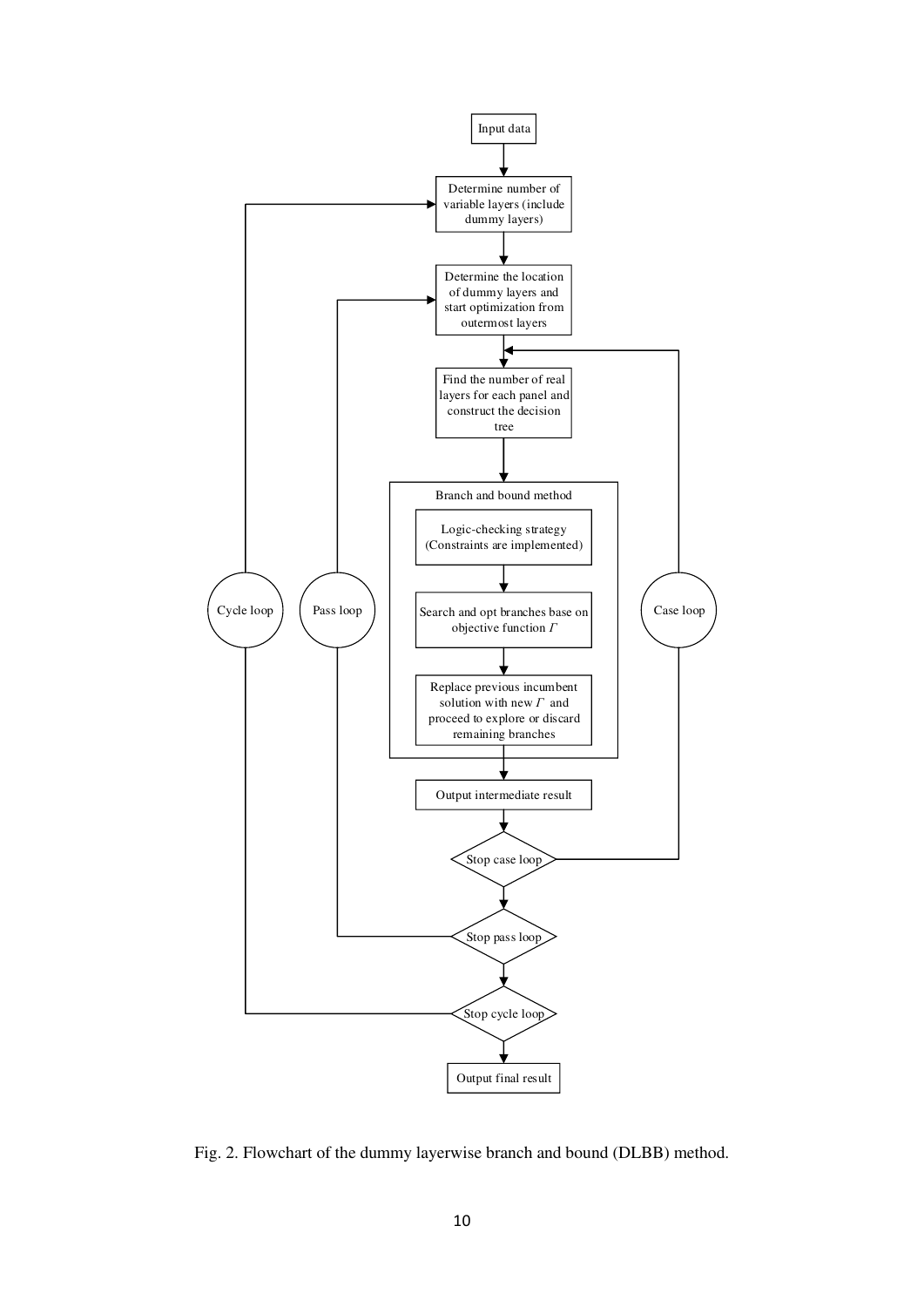

Fig. 3. The dummy layerwise technique: starting layout of the dummy layerwise table.

The blending process of the DLBB method is illustrated in Figs. 3-6 with the example of a blended structure comprising four panels whose symmetric layups contain 12, 8, 6 and 4 layers, respectively. As can been seen from Fig. 3, in the first case of the first cycle, only the two outer real layers in the thickest panel are optimized. A decision tree for a possible layup resulting from the branch and bound method is shown in Fig 4 (a). In order to impose the blending constraint, the order of layers for the branch and bound optimization in a case can be described by:

 $P_{i,j}$  $i = 1, j = m \times n - m + n$  for the first layer  $i = i + 1$  if the layer to the right is not a dummy layer  $i = 1, j = j + 1$  if the layer to the right is a dummy layer or  $i > i_{max}$ 

where  $P_{ij}$  is the position of the layer in the dummy layerwise table, *i* and *j* represent the column number and row number in the dummy layerwise table respectively,  $m$  and  $n$  are the cycle number and case number respectively, and  $i_{max}$  is equal to the total number of panels. In Fig. 3, the order of the layers to be optimized in the first and second cases of the first cycle are shown in circles. In the first case, the position of the first layer to be optimized in the dummy layerwise table is  $P_{1,1}$ . As the layer to the right is a dummy layer, the position of the next layer is  $P_{1,2}$ . Similarly, for the second case, the positions of the layers to be successively optimized are determined as  $P_{1,3}$ ,  $P_{2,3}$ ,  $P_{1,4}$ ,  $P_{2,4}$ ,  $P_{3,4}$ , based on which the blended layups can be obtained in the branch and bound search as described in the following paragraph.

In the second case of the first cycle, the newly optimized layup of the first case is used as the starting layup. The corresponding decision tree for a possible layup, in which the branches at different levels are for different panels is shown in Fig. 4 (b). As can been seen from Fig. 3, the optimization starts from layer 1.3, then goes to layer 2.1 (note that the position of layer 2.1 in the table is  $P_{2,3}$ ). Since layers 1.1, 1.2 and 1.3 have already been chosen, layer 2.1 can be chosen to match any of these. After that, layers 1.4, 2.2 and 3.1 are selected. For layer 2.2, the choices available are the angles of the layers which are below the layer in the panel to its left that layer 2.1 has just been chosen to match. The rest of the choices for layer 2.2 in the decision tree are pruned directly by the bounding process. In addition, according to the chosen layup of the panel at the current level, the checking strategy developed in [1] is implemented to determine which ply is to be pruned to satisfy the layup design constraints applied for a single panel. In the same way, for layer 3.1 there are two choices, namely to match layer 2.1 or layer 2.2. Moreover, after layer 3.1 has been chosen, the branch and bound method will go back to check the rest of the possibilities remaining in the decision tree to avoid missing the best layup for the layers in the current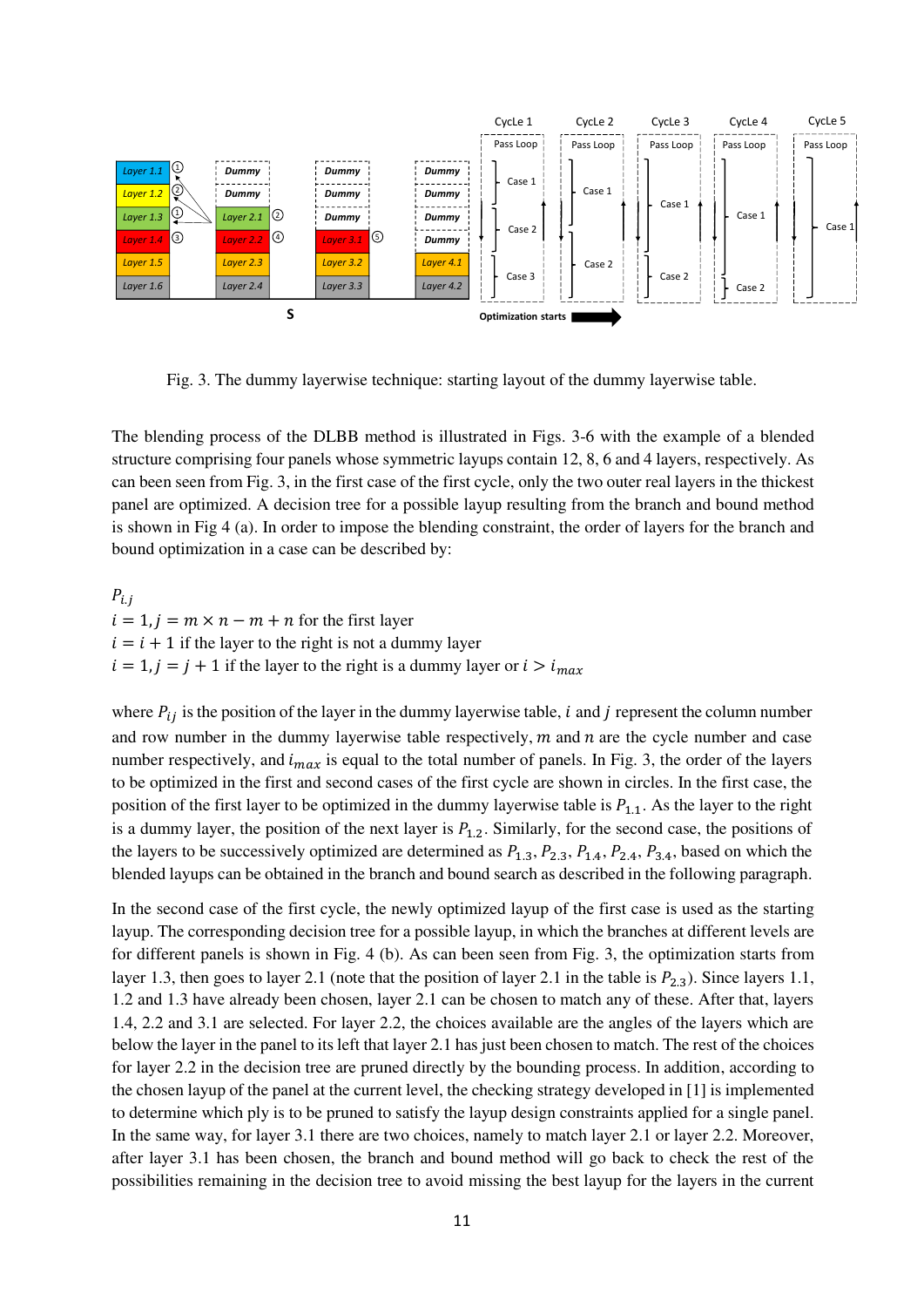case. As a lower value of  $\Gamma$  has been obtained in the current case, more branches in the rest of the tree can be pruned directly during this backtracking procedure. A benefit of the backtracking procedure and optimization order described above is that decisions regarding intermediate results are made based on a balance between all the panels for each case loop.



(b)

Fig. 4. Decision trees with a possible determined layup: (a) in the first case of the first pass of the first cycle; (b) in the second case of the first pass of the first cycle.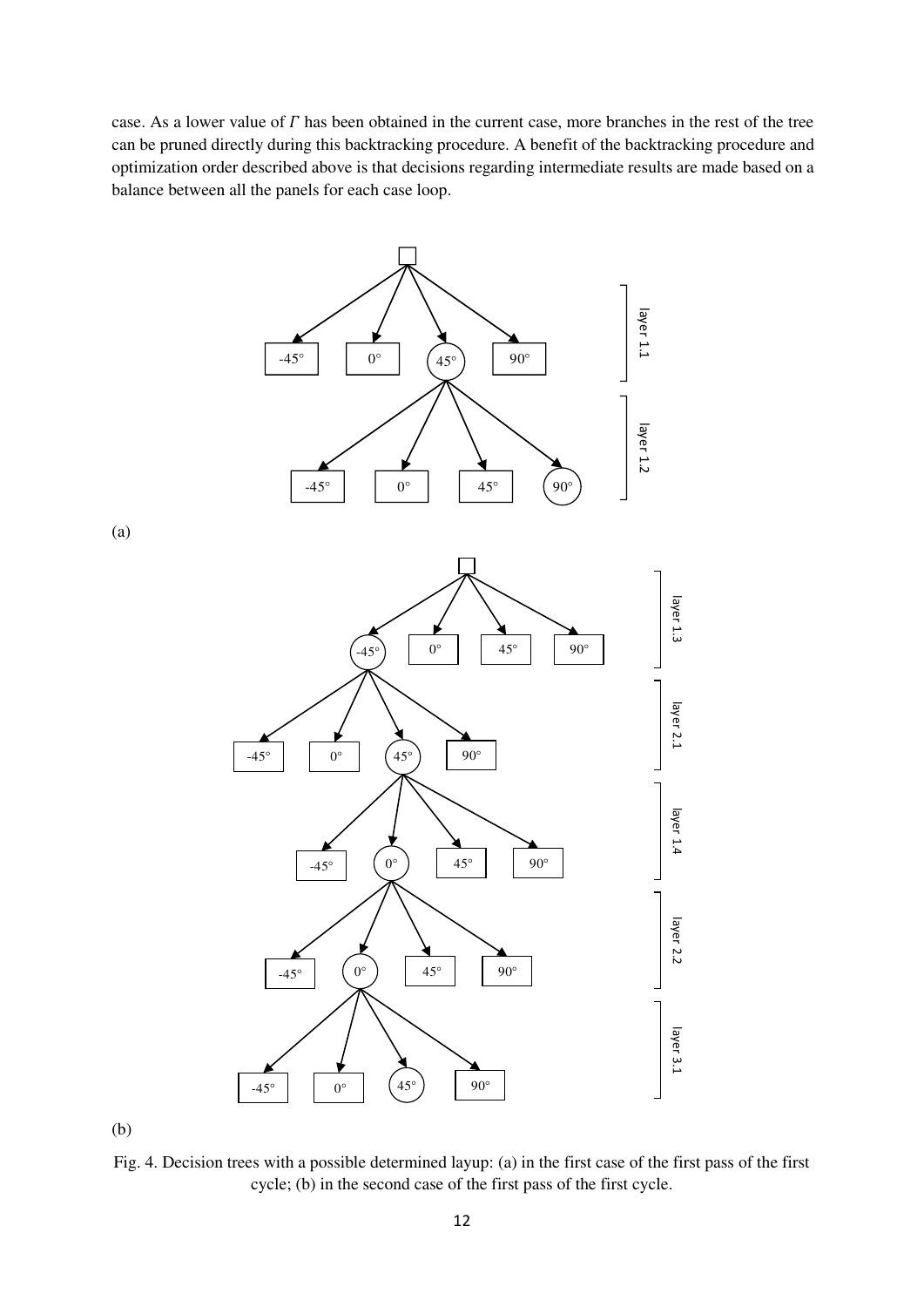| Layer 1.1 | <b>Dummy</b> | <b>Dummy</b> | <b>Dummy</b> |        |
|-----------|--------------|--------------|--------------|--------|
| Layer 1.2 | Layer 2.1    | Layer 3.1    | <b>Dummy</b> | Case 1 |
| Layer 1.3 | <b>Dummy</b> | Dummy        | Dummy        |        |
| Layer 1.4 | Layer 2.2    | Dummy        | <b>Dummy</b> | Case 2 |
| Layer 1.5 | Layer 2.3    | Layer 3.2    | Layer 4.1    |        |
| Layer 1.6 | Layer 2.4    | Layer 3.3    | Layer 4.2    | Case 3 |
|           |              |              |              |        |

Fig. 5. Layout changes after the first pass of the first cycle.



Fig. 6. A possible starting layup for the second cycle.

The positions of the dummy layers in the dummy layerwise table are changed according to the layer choices after each case, enabling flexibility in determining the layer drop-off location. Once a layer has been chosen to match the layer which is located in the panel to the left in the former case, the layer in the current case will be dropped and moved up to the corresponding former case, and a dummy layer in the former case will be swapped to the current case. For example, if layers 2.1, 2.2 and 3.1 are chosen to match layers 1.2, 1.4 and 2.1, respectively, the dummy layers in the first case swap with the real layers in the second case as shown in Fig. 5. Hence, the layout of the dummy layerwise table and the optimized order of the layers are changed for the next pass. In the next pass loop, the layer moved up will be optimized in the same case with the layer it is chosen to match, so as to ensure the blending constraint is satisfied. Furthermore, after the dummy layers are swapped to the new case, they will be located from the top to the bottom in each case to provide more choices for the real layers.

After the last case loop in a pass loop is completed, a new pass loop starts and repeats the process based on the newly obtained layup from the last loop until convergence to a constant  $\Gamma$  is achieved. This current best result is then used as the starting layup for the next cycle loop where a larger number of layers can be optimized in a case loop. Fig. 6 shows a possible starting layout for the dummy layerwise table for the second cycle. As the new case contains the layers from the two cases in previous cycle, the dummy layers in each new case are relocated from the top to the bottom at the beginning of the new cycle. As can be seen in Fig. 6, the positions of the real layers are more flexible in these cases of the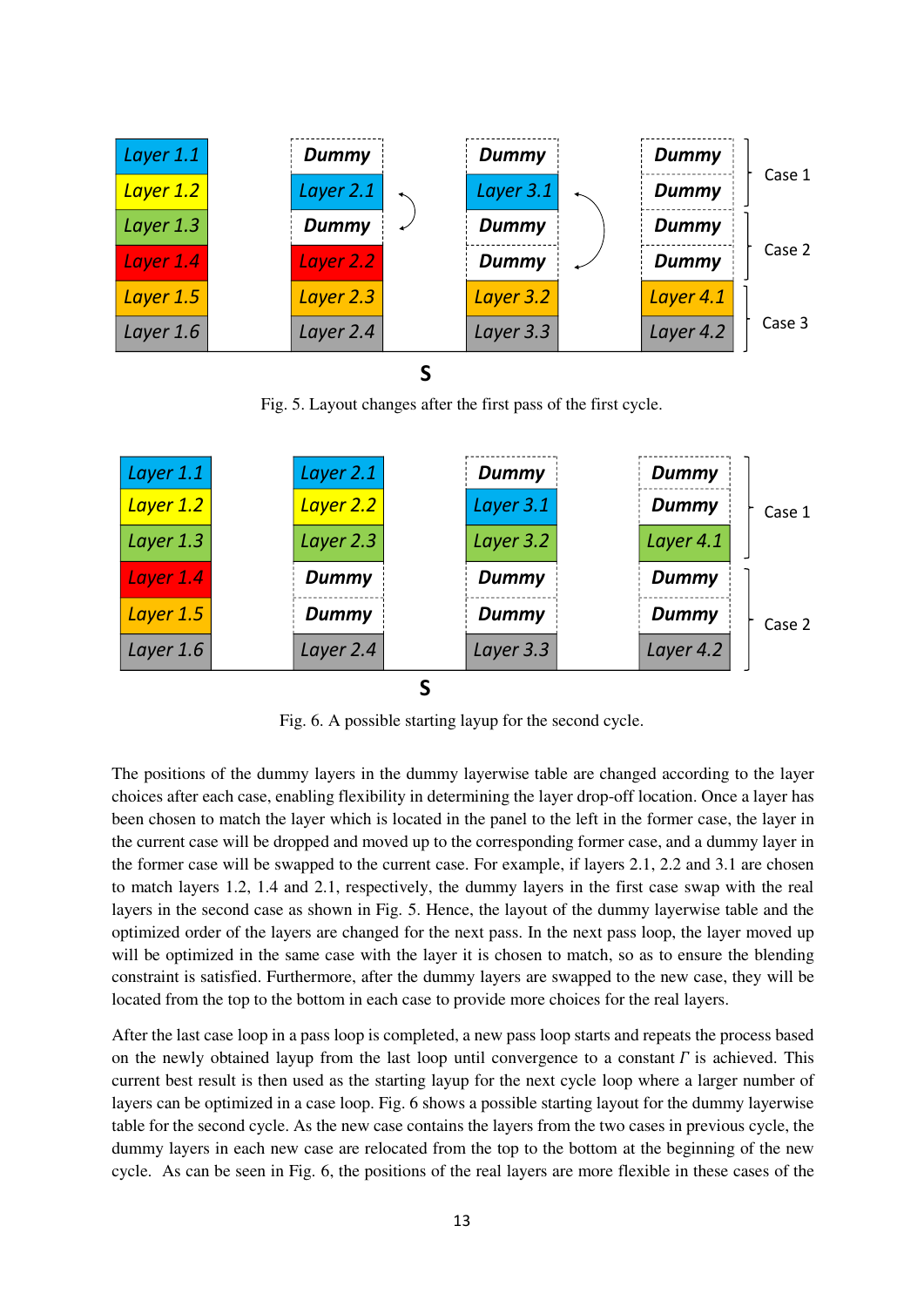second cycle because more layers are allowed to be optimized together. Based on the process described above, the blended layup can be obtained logically by the branch and bound method embedded within the dummy layerwise technique. To generate the initial layup for the second stage optimization, the method described in [1] is used to create the layup for the thinnest panel. A multiple of a ply group of the four angles such as  $[-45/0/45/90]_S$ , which can be used for laminates with numbers of plies equal to multiples of eight is first generated. For panels with other numbers of plies, combinations of the following three groups  $[-45/45]$ <sub>S</sub>,  $[90 \text{ or } 0]$ <sub>S</sub>,  $[0]$  are added, adjacent to plies with the same orientation to avoid violating the disorientation constraint. Following this, the thicker laminates are successively obtained by adding combinations of the groups described above to ensure the blending constraints as well as other layup design rules are satisfied. Hence, the DLBB method starts with a blended layup which satisfies all the constraints, ensuring that all intermediate results and the final result satisfy these constraints.



Fig. 7. (a) Geometry of the wing box and the load case (dimensions in mm). (b) Bottom panels, ribs and spars.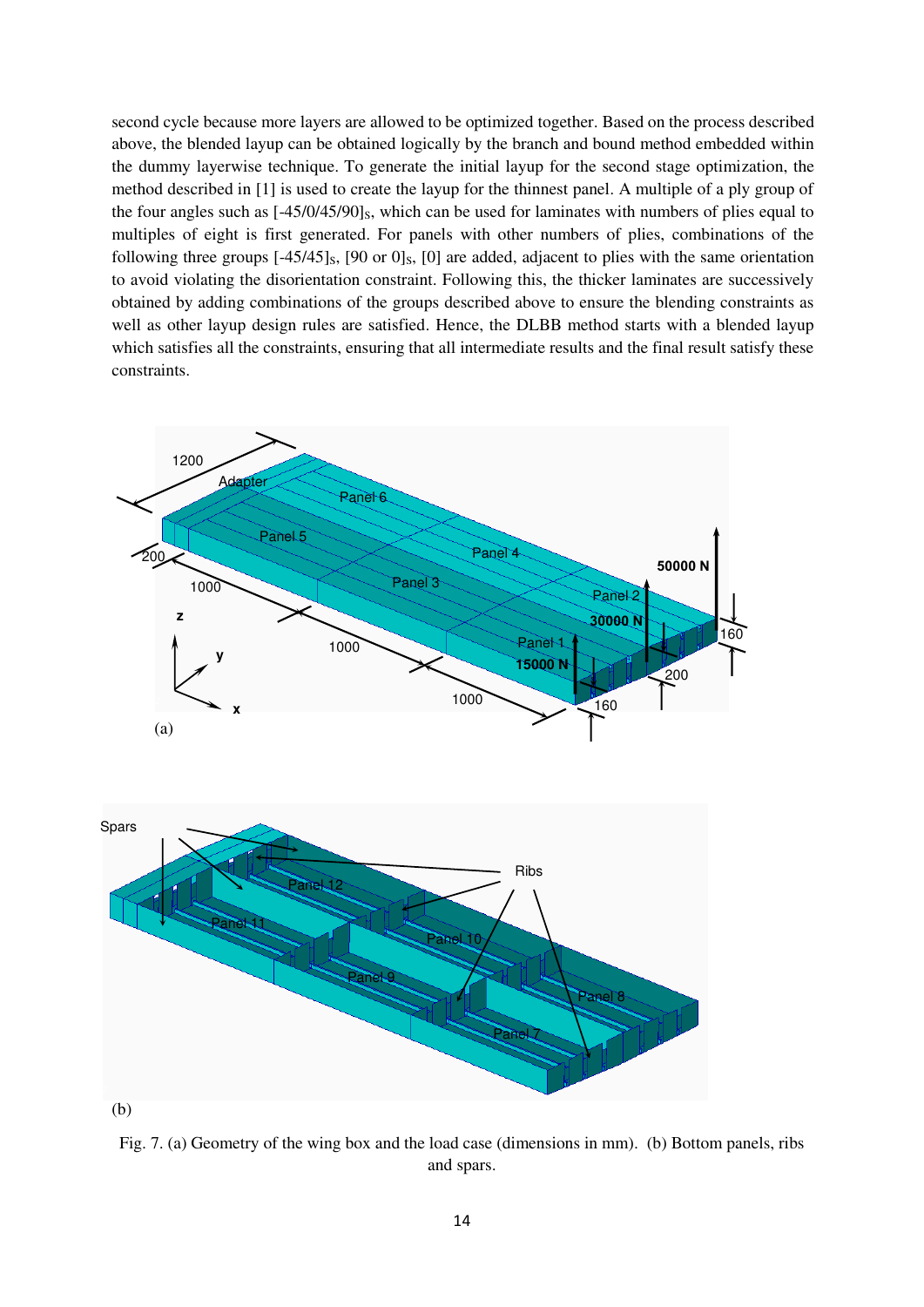

Fig. 8. Geometry of the component panels (dimensions in mm).

# **4. Results**

The benchmark wing box structure used in previous work on VICONOPT MLO [42] is presented in this paper to validate the proposed two-stage method. As shown in Fig. 7, the wing comprises six panels on the top, six panels on the bottom, four ribs and three spars. The details of the skin panels are shown in Fig. 8. Each panel has three L-shaped stringers reinforcing longitudinal stiffness and increasing local buckling capability. All the components are assumed to be rectangular with uniform thickness, and are rigidly attached to each other. The wing is made of high strength carbon-epoxy and the material properties are given in Table 1. Three concentrated loads of magnitudes 50000 N, 30000 N and 15000 N are applied at the rib at the free end, inducing upward bending and twisting of the wing. To model realistic boundary conditions, the wing is attached to a steel adapter clamped at its end instead of directly clamping the root of the wing.

In this paper, only the panels on the top are considered in the layup optimization. The previously optimized configurations in [42] are taken as starting points for the optimization presented here. In the previous optimization the stacking sequences of the skin panels, ribs and spars were fixed as [-45/45/90/0]s and only the layer thicknesses were optimized. Table 2 shows the starting layup information for this optimization.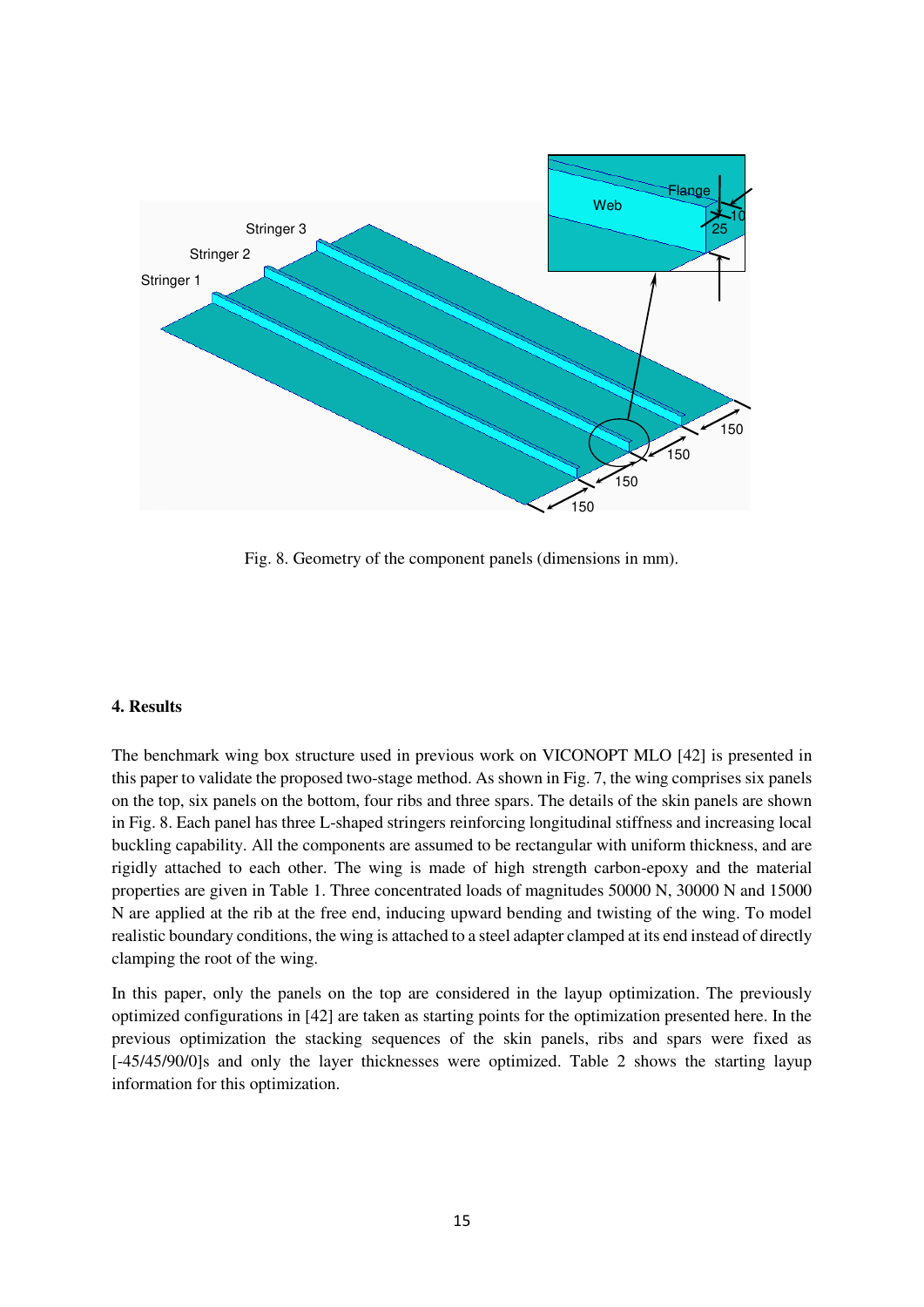Table 1 Material properties

| Material properties                                     | Values                     |
|---------------------------------------------------------|----------------------------|
| Young's modulus in the fiber direction 1, $E_{11}$      | 140000 MPa                 |
| Young's modulus in the transverse direction 2, $E_{22}$ | 10000 MPa                  |
| Shear modulus $G_{12}$                                  | 5000 MPa                   |
| Poisson's ratio $v_{12}$                                | 0.3                        |
| Material density $\rho$                                 | $0.0016$ g/mm <sup>3</sup> |
| Ultimate longitudinal tensile strength                  | 1500 MPa                   |
| Ultimate longitudinal compressive strength              | 1200 MPa                   |
| Ultimate transverse tensile strength                    | 50 MPa                     |
| Ultimate transverse compressive strength                | 250 MPa                    |
| Ultimate in-plane shear strength                        | 70 MPa                     |

| $\frac{1}{2}$ but the $\frac{1}{2}$ to $\frac{1}{2}$ and $\frac{1}{2}$ the Knesses (11111)<br><b>Top Panels</b> |          | Panel 1 | Panel 2 | Panel 3 | Panel 4  | Panel 5  | Panel 6  |
|-----------------------------------------------------------------------------------------------------------------|----------|---------|---------|---------|----------|----------|----------|
| Skin                                                                                                            | $t(-45)$ | 0.181   | 0.736   | 0.358   | 1.072    | 1.304    | 1.174    |
|                                                                                                                 | t(45)    | 0.181   | 0.125   | 0.839   | 0.631    | 1.500    | 1.372    |
|                                                                                                                 | t(90)    | 0.433   | 0.215   | 1.500   | 1.500    | 1.500    | 1.494    |
|                                                                                                                 | t(0)     | 0.537   | 1.500   | 1.500   | 1.500    | 1.500    | 1.500    |
| Web                                                                                                             | $t(-45)$ | 0.159   | 0.282   | 0.364   | 0.265    | 0.308    | 1.208    |
|                                                                                                                 | t(45)    | 0.188   | 0.282   | 0.503   | 0.221    | 0.308    | 1.395    |
|                                                                                                                 | t(90)    | 0.354   | 0.125   | 0.963   | 0.964    | 0.125    | 2.242    |
|                                                                                                                 | t(0)     | 0.817   | 1.500   | 2.000   | 2.000    | 0.125    | 2.499    |
| Flange                                                                                                          | $t(-45)$ | 0.280   | 0.593   | 1.500   | 1.500    | 1.467    | 1.173    |
|                                                                                                                 | t(45)    | 0.280   | 0.641   | 1.500   | 1.500    | 1.467    | 1.173    |
|                                                                                                                 | t(90)    | 0.559   | 0.236   | 1.500   | 1.500    | 1.545    | 1.448    |
|                                                                                                                 | t(0)     | 1.500   | 1.500   | 2.000   | 2.000    | 2.500    | 2.500    |
| <b>Bottom Panels</b>                                                                                            |          | Panel 7 | Panel 8 | Panel 9 | Panel 10 | Panel 11 | Panel 12 |
| Skin                                                                                                            | $t(-45)$ | 0.13    | 0.13    | 0.13    | 0.13     | 0.13     | 0.13     |
|                                                                                                                 | t(45)    | 0.13    | 0.13    | 0.13    | 0.13     | 0.13     | 0.13     |
|                                                                                                                 | t(90)    | 0.54    | 0.88    | 0.13    | 0.13     | 0.13     | 0.13     |
|                                                                                                                 | t(0)     | 0.13    | 0.14    | 0.25    | 0.32     | 0.55     | 0.7      |
| Web                                                                                                             | $t(-45)$ | 0.13    | 0.13    | 0.13    | 0.13     | 0.13     | 0.13     |
|                                                                                                                 | t(45)    | 0.13    | 0.13    | 0.13    | 0.13     | 0.13     | 0.13     |
|                                                                                                                 | t(90)    | 0.13    | 0.13    | 0.13    | 0.13     | 0.13     | 0.13     |
|                                                                                                                 | t(0)     | 0.13    | 0.13    | 0.19    | 0.15     | 0.13     | 0.13     |
| Flange                                                                                                          | $t(-45)$ | 0.13    | 0.13    | 0.13    | 0.13     | 0.13     | 0.13     |
|                                                                                                                 | t(45)    | 0.13    | 0.13    | 0.13    | 0.13     | 0.13     | 0.13     |
|                                                                                                                 |          | 0.13    | 0.13    | 0.13    | 0.13     | 0.13     | 0.13     |
|                                                                                                                 | t(90)    |         |         |         |          |          |          |

Table 2 Starting layup and ply thicknesses (mm)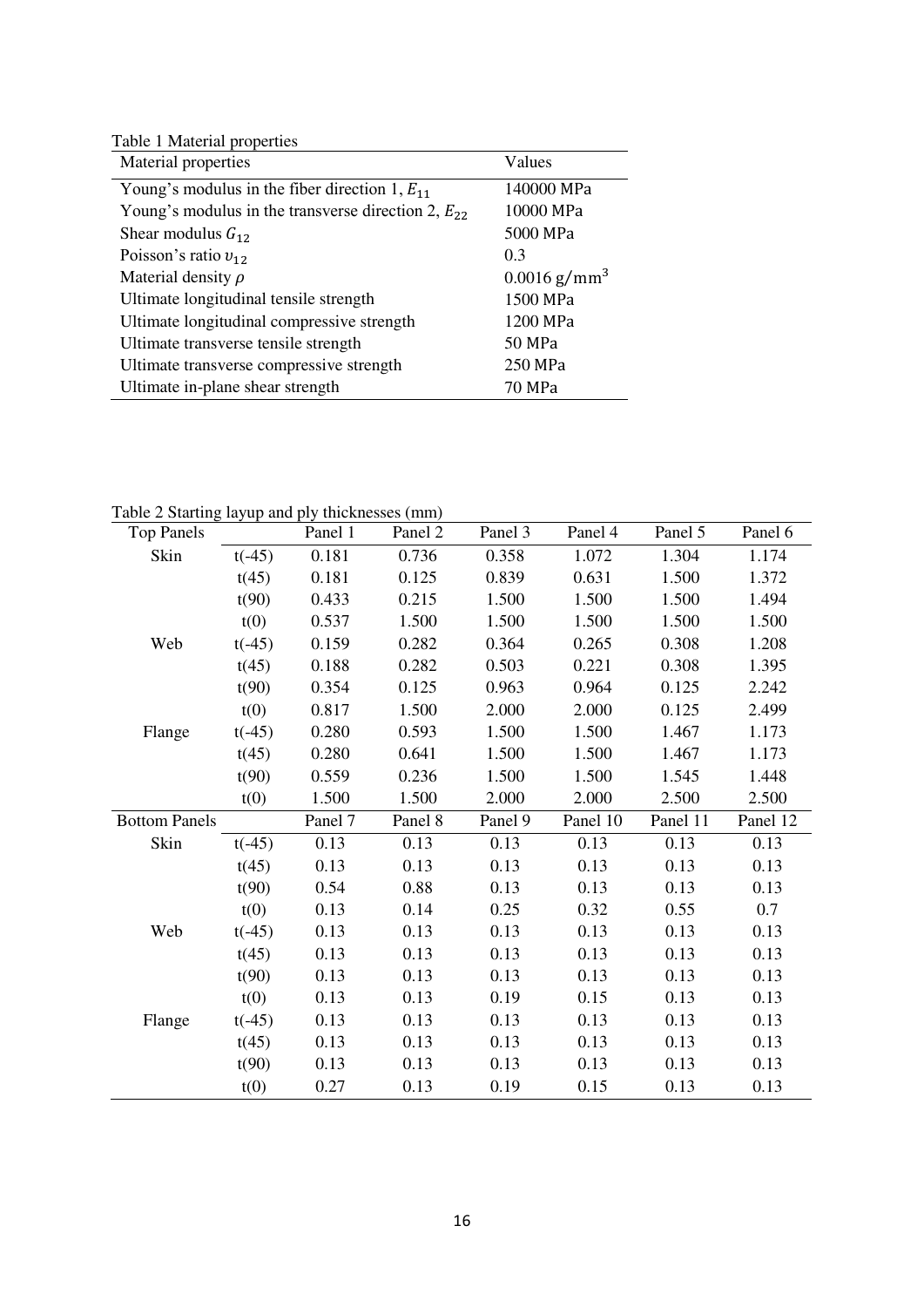#### *4.1 First stage optimization results*

In the first stage of the optimization, four-node quadrilateral S4R shell elements [53] are used, being close to those used in the previous study of a wing box [42]. The numbers of elements used to mesh the geometry for the skin, webs and flanges of each component panel are 450, 75 and 75, respectively. Note that this mesh density results in missing a small number of local buckling modes which occur at the root of panel 1. The reason for this compromise in terms of the mesh is because the exact strip method assumes sinusoidal behaviour in the longitudimal direction and so cannot recognize these modes in the VICONOPT optimization. This is clearly a limitation of the VICONOPT MLO approach, and hence any replication of the optimization should take the same number of elements. The top panels are mainly subjected to compressive loading because they are on the top surface of the wing box. There are 21 design variables for each panel with the skin, web and flange having 7 variables each (i.e.  $\xi_1^A$ ,  $\xi_2^A$ ,  $\xi_3^B$ ,  $\xi_1^B$ ,  $\xi_2^B$ ,  $\xi_3^B$ , h), hence a total of 126 design variables are specified in this optimization. Fig.9 (a) shows a total mass comparison for the top panels. As can be seen, the final mass of the first stage converges on a value of 49.1 kg. Compared with the optimized configuration in [42], a 4.9 kg reduction is achieved which represents a 9.1% saving over the previously optimized mass. It is observed that the design space is expanded by using lamination parameters as design variables. The mass change of each individual panel is shown in Fig.9 (b), where it can be seen that the majority of the mass saving of the whole structure is achieved in panels 2, 3 and 4 whose stacking sequences change significantly during the optimization. The mass reductions of panel 5 and 6 are relatively small, while the mass of panel 1 remains almost constant. As expected, the panel mass increases from the tip to the root due to the increase in bending moment along the wing. The panels on the right are heavier than the adjacent panels on the left due to the twisting effect resulting from the way the loads are applied. Table 3 shows the redistributions of axial load and bending moment in each panel, obtained at the end of the multilevel optimization process based on the optimized structural configurations. Compared with the loading redistributions of the optimized configurations in [42], it is observed that the newly optimized panels are able to carry approximately the same loads with reduced laminate thicknesses. The optimized lamination parameters and laminate thickness for each panel are listed in Table 4.

# *4.2 Second stage optimization results*

In the second stage of the optimization, the lamination parameters obtained in the first stage are used as target values in the DLBB method. Due to manufacturing requirements, the ply thickness is chosen to be 0.125 mm in this case. For each panel, the number of plies after rounding up to the nearest larger integer number  $n$  is shown in the last column of Table 4. Although this will not result in the lightest weight solution, it will always ensure a safe solution. After the rounding process, for a wing constructed with the target lamination parameters, the buckling load factor for the first buckling mode, which is local to panel 1, is 1.15. The second buckling mode is a global buckling of the whole top surface for which the buckling load factor is 1.17.

Table 3 Re-distributions of axial load and bending moment after the multilevel optimization.

| Panel no.              |            |        |        |        |        |        |        |
|------------------------|------------|--------|--------|--------|--------|--------|--------|
| Axial load             | Ref. 42    | 113.03 | 122.97 | 423.57 | 470.88 | 719.53 | 799.38 |
| (kN)                   | This paper | 110.79 | 121.80 | 422.22 | 462.88 | 710.24 | 804.46 |
| Bending moment Ref. 42 |            | 1.1963 | 5.4909 | 76.048 | 86.356 | 219.09 | 249.36 |
| (kNm)                  | This paper | 1.1492 | 2.6543 | 68.508 | 57.671 | 180.41 | 251.92 |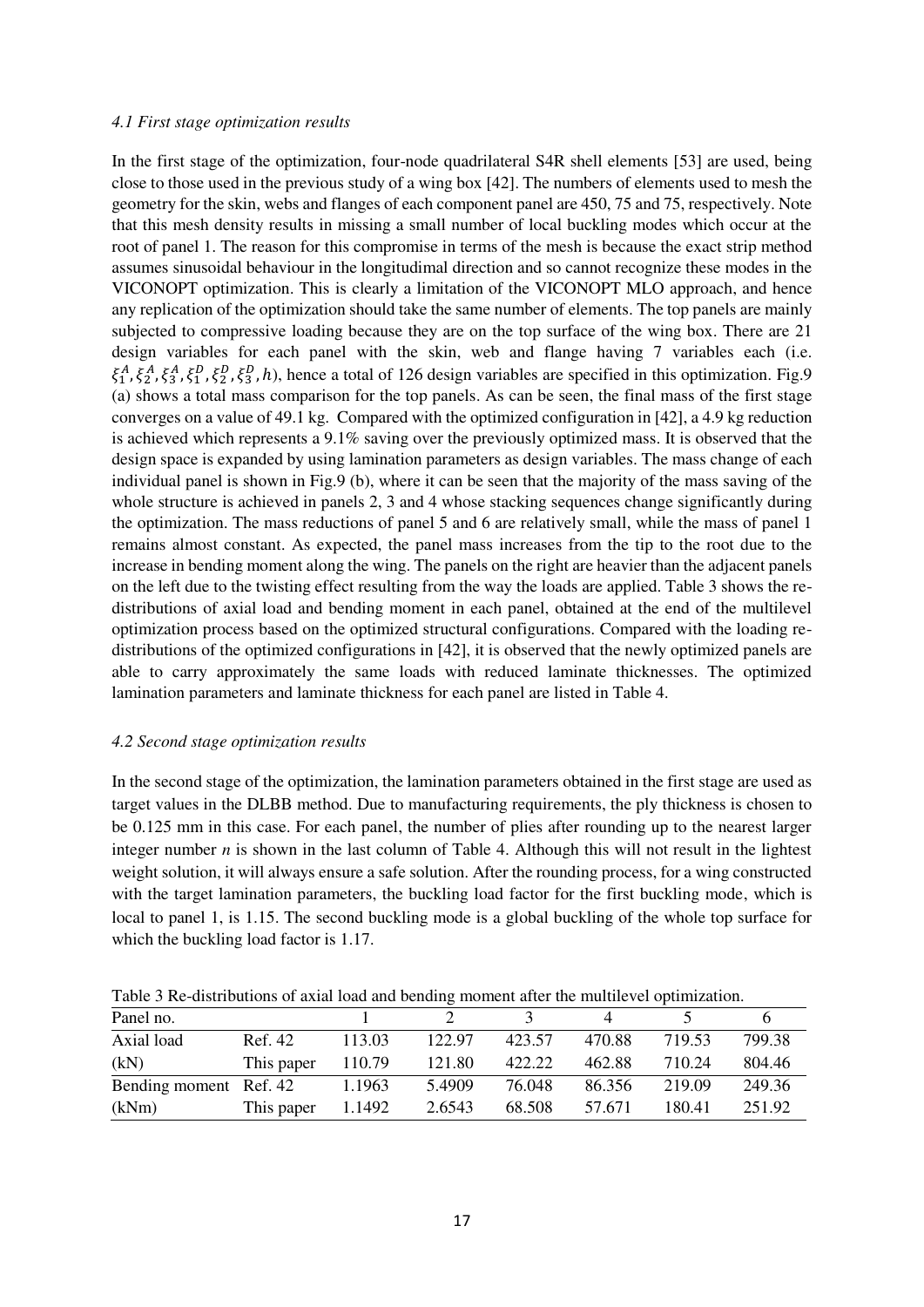

Fig. 9. (a) Total mass comparison of the top panels. (b) Mass comparisons of each individual panel.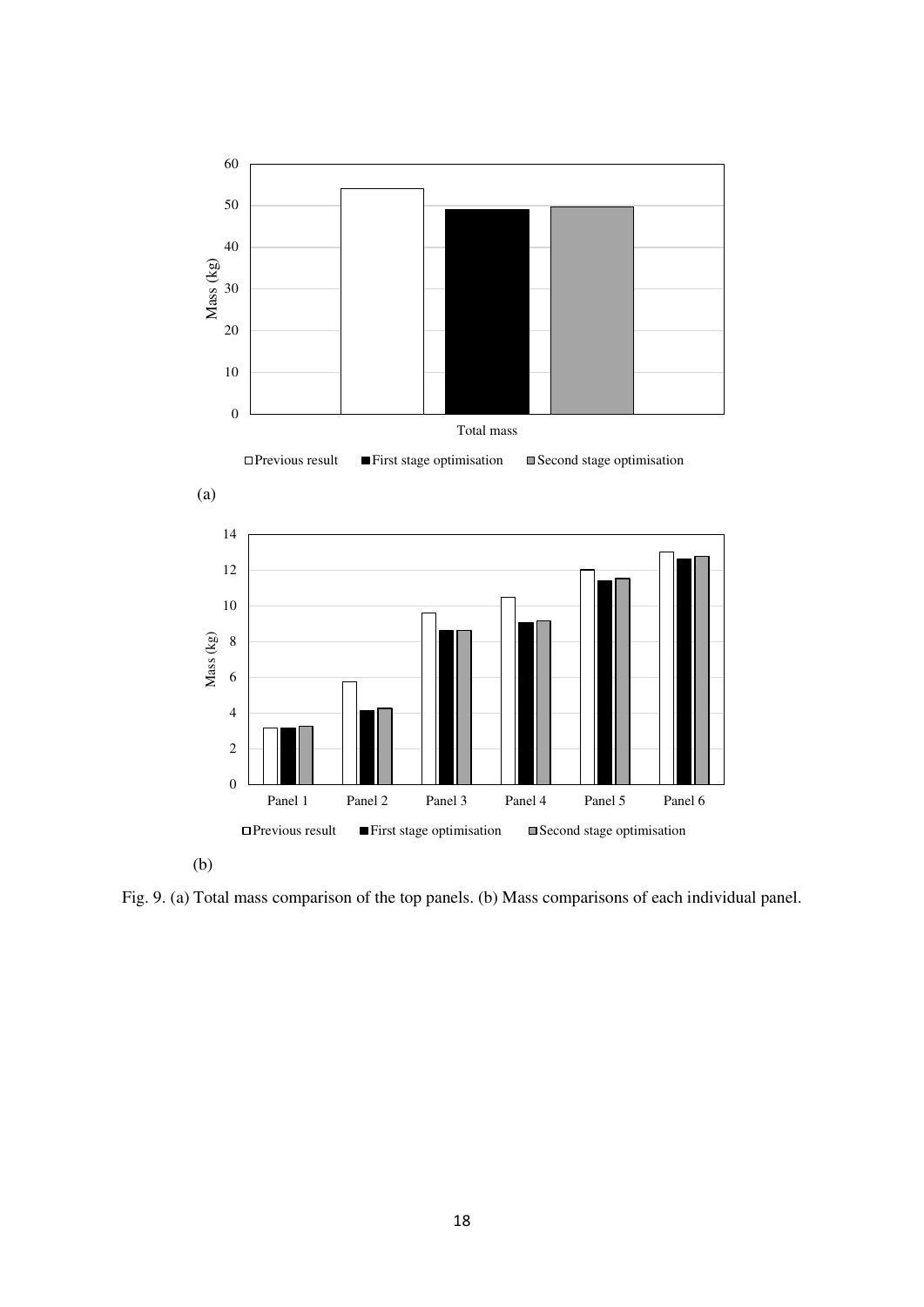|                |        |                |           | $\circ$          |           |           |           |          |                  |
|----------------|--------|----------------|-----------|------------------|-----------|-----------|-----------|----------|------------------|
| Panel no.      |        | $\xi_1^A$      | $\xi_2^A$ | $\xi_3^A$        | $\xi_1^D$ | $\xi_2^D$ | $\xi_3^D$ | $h$ (mm) | $\boldsymbol{n}$ |
| 1              | Skin   | 0.0791         | 0.4552    | $-0.0006$        | $-0.2559$ | $-0.2245$ | $-0.0959$ | 2.674    | 22               |
|                | Web    | 0.3032         | 0.5392    | 0.0173           | $-0.1470$ | $-0.0817$ | $-0.0240$ | 3.047    | 25               |
|                | Flange | 0.3552         | 0.5678    | $-0.0035$        | $-0.1069$ | $-0.0247$ | $-0.0612$ | 5.257    | 43               |
| $\overline{2}$ | Skin   | 0.266          | 0.1988    | $-0.0758$        | $-0.0890$ | $-0.1208$ | $-0.4364$ | 3.646    | 30               |
|                | Web    | 0.4225         | 0.4028    | $-0.0274$        | 0.0512    | $-0.1266$ | $-0.0589$ | 3.598    | 29               |
|                | Flange | 0.3024         | 0.0878    | $-0.0197$        | $-0.0823$ | $-0.5315$ | $-0.1410$ | 4.918    | 40               |
| 3              | Skin   | $-0.0729$      | 0.1781    | $-0.0208$        | $-0.4108$ | $-0.1073$ | 0.0478    | 7.469    | 60               |
|                | Web    | 0.2158         | 0.4651    | 0.0019           | $-0.2970$ | 0.0238    | 0.0132    | 7.101    | 57               |
|                | Flange | 0.0527         | 0.0527    | $\boldsymbol{0}$ | $-0.1779$ | $-0.5253$ | $-0.0548$ | 12.203   | 98               |
| 4              | Skin   | $-0.0444$      | 0.1639    | $-0.0359$        | $-0.2338$ | $-0.4526$ | $-0.0274$ | 8.156    | 66               |
|                | Web    | 0.2265         | 0.5485    | $-0.0131$        | $-0.2851$ | 0.2945    | $-0.0608$ | 5.971    | 48               |
|                | Flange | 0.0708         | 0.0709    | $\boldsymbol{0}$ | $-0.1286$ | $-0.6492$ | $-0.1735$ | 11.273   | 91               |
| 5              | Skin   | 0.0004         | 0.0338    | 0.0338           | $-0.1028$ | $-0.7205$ | 0.0384    | 11.027   | 89               |
|                | Web    | $\overline{0}$ | $-0.4225$ | $\boldsymbol{0}$ | $-0.0180$ | $-0.9529$ | $-0.4905$ | 1.645    | 14               |
|                | Flange | 0.1368         | 0.1592    | $\boldsymbol{0}$ | $-0.1023$ | $-0.6183$ | $-0.2087$ | 13.260   | 107              |
| 6              | Skin   | $-0.0200$      | 0.1013    | 0.0183           | $-0.1750$ | $-0.4797$ | 0.0114    | 10.761   | 87               |
|                | Web    | 0.0131         | 0.2141    | $-0.0011$        | $-0.2058$ | $-0.4636$ | $-0.0792$ | 14.261   | 115              |
|                | Flange | 0.1537         | 0.2174    | $-0.0221$        | $-0.1471$ | $-0.4700$ | $-0.1508$ | 12.342   | 99               |
|                |        |                |           |                  |           |           |           |          |                  |

Table 4 Optimization results of the first stage

#### *4.2.1 Layup design without blending constraint*

In order to validate the DLBB method, in this section the stacking sequences are optimized using the LBB method presented in Section 2.2, without imposing the blending constraint. Table 5 shows the optimized stacking sequences considering only the four layup design constraints. Compared with the previous results in [42], the stacking sequences obtained here are more realistic and have more anisotropy. The lamination parameters related to the optimized stacking sequences together with their  $\Gamma$  are listed in Table 6. As can be seen, the values of  $\Gamma$  are small, meaning the lamination parameters of the obtained stacking sequences are good matches for the target lamination parameters. The thicker laminates have relatively lower values of  $\Gamma$ , because they have a larger number of plies making their stacking sequences easier to match with the targets. After the stacking sequences are obtained, the optimized configuration is checked for buckling with ABAQUS. Results show that the local and global buckling load factors (i.e. the first and second buckling modes) are 1.09 and 1.15, respectively. Comparison of these buckling load factors obtained using the stacking sequences with those obtained using the target lamination parameters directly, shows that there is only a small decrease of buckling performance caused by the mismatch between the target lamination parameters and the actual stacking sequences. Therefore, the stacking sequences obtained separately based on the four layup design constraints in the second stage of the optimization have lamination parameters close to the optimized values obtained in the first stage.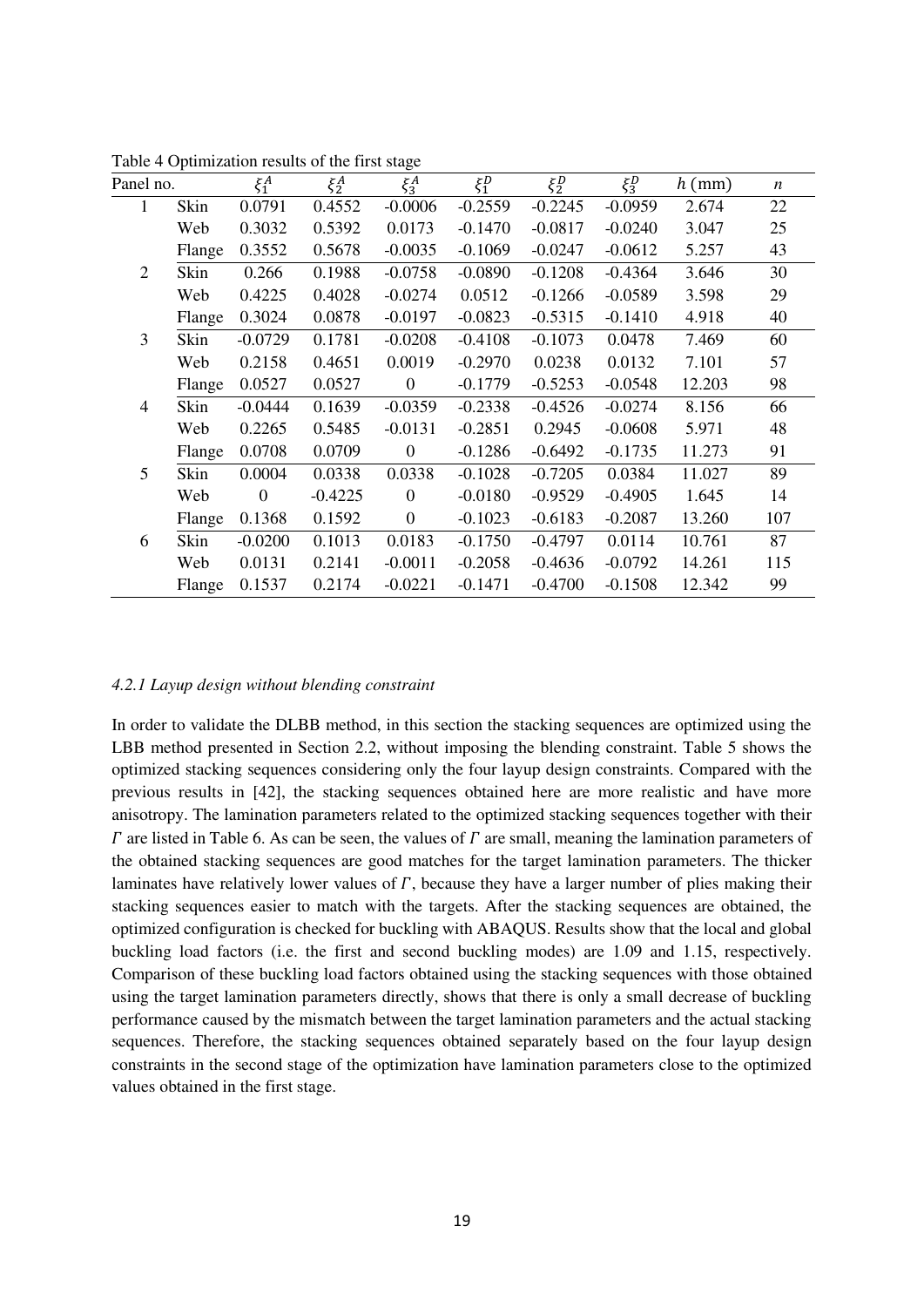| Panel no.      |        | Stacking sequences                                                                                          |
|----------------|--------|-------------------------------------------------------------------------------------------------------------|
|                | Skin   | $[45/45/902/-45/04/45/90]$ s                                                                                |
|                | Web    | $[45/ -45/90$ <sub>2</sub> $-45/0$ <sub>2</sub> $45/0$ <sub>4</sub> $45$ ] <sub>MS</sub>                    |
|                | Flange | $[45/-45_2/90_4/45/0_3/-45/0_4/45/0_4/-45]$ MS                                                              |
| $\overline{2}$ | Skin   | $[45/-45/90$ <sub>2</sub> $-45$ <sub>2</sub> $/0$ <sub>2</sub> $-45/0$ <sub>4</sub> $/45/90$ ] <sub>S</sub> |
|                | Web    | $[45/-45/90$ <sub>2</sub> $-45/0$ <sub>4</sub> $45/0$ <sub>4</sub> $-45$ ] <sub>MS</sub>                    |
|                | Flange | $[45/ - 454/90/452/90/45/03/ - 45/03/45/02]$ s                                                              |
| 3              | Skin   | [45/-45/90/452/90/-45/902/45/90/-45/90/(-45/902) 2/-45/02/45/04/45/02]s                                     |
|                | Web    | $[45/-452/903/(45/90)2/-45/902/45/04/-45/04/45/04/-45]$ MS                                                  |
|                | Flange | [45/-454/90/454/90/-453/90/452/90/-453/90/45/903/45/02/45/902/45/04/                                        |
|                |        | $(-45/0)$ <sub>2</sub> /45/90] <sub>s</sub>                                                                 |
| $\overline{4}$ | Skin   | [45/-454/90/454/90/-45/90/45/902/-45/904/45/04/-45/04/-45/90]s                                              |
|                | Web    | $[45/ -45/904/ -45/902/ -45/(04/45)2/03/ -45]$ s                                                            |
|                | Flange | [45/-454/90/-454/90/454/90/453/90/-45/904/(-45/04) 2/45/04/45/902/45/0/0] MS                                |
| 5              | Skin   | [45/-454/90/454/90/-45/90/454/0/-453/0/-45/02/(45/904) 2/45/03/-45/04/-45] MS                               |
|                | Web    | $[45/ - 453/90/45/0]$ s                                                                                     |
|                | Flange | [45/-454/90/-454/90/-452/90/454/90/452/903/-45/0/45(04/45)2/904/-45/                                        |
|                |        | $(04/45)$ $2/0/0$ ]MS                                                                                       |
| 6              | Skin   | [45/-454/90/454/90/453/90/-453/90/-45/904/-45/03/45/04/45/904/-45/04/45] MS                                 |
|                | Web    | [45/-454/90/454/90/-454/90/453/90/-453/902/45/904/-45/904/45/04/-45/                                        |
|                |        | $(0.4/45)$ 3/90/90] <sub>MS</sub>                                                                           |
|                | Flange | [45/-454/90/-453/90/454/90/45/90/-453/90/452/0/-45/904/(45/04)3/-45/04/-45]MS                               |

Table 5 Stacking sequences of top panels without blending constraint

Table 6 Lamination parameters of the optimized stacking sequences without blending constraint

| Panel no.      |        | $\xi_1^A$ | $\xi_2^A$    | $\xi_3^A$        | $\xi_1^D$ | $\xi_2^D$ | $\xi_3^D$ | $\Gamma$ |
|----------------|--------|-----------|--------------|------------------|-----------|-----------|-----------|----------|
| 1              | Skin   | 0.0909    | 0.2727       | $\Omega$         | $-0.1345$ | $-0.1059$ | $-0.0451$ | 0.4857   |
|                | Web    | 0.3200    | 0.2800       | 0.0400           | $-0.1009$ | $-0.0886$ | $-0.0245$ | 0.3523   |
|                | Flange | 0.3256    | 0.3953       | $-0.0233$        | $-0.1206$ | 0.0802    | $-0.0601$ | 0.3415   |
| $\overline{2}$ | Skin   | 0.2000    | 0.2000       | $-0.1333$        | $-0.0809$ | $-0.1342$ | $-0.1890$ | 0.3936   |
|                | Web    | 0.4138    | 0.3793       | $-0.0345$        | $-0.0044$ | 0.0349    | $-0.0473$ | 0.2680   |
|                | Flange | 0.3000    | $\mathbf{0}$ | $\overline{0}$   | $-0.0217$ | $-0.5295$ | $-0.1380$ | 0.1755   |
| 3              | Skin   | $-0.0667$ | 0.2000       | $\boldsymbol{0}$ | $-0.3867$ | $-0.1062$ | 0.0482    | 0.0745   |
|                | Web    | 0.1754    | 0.3333       | 0.0175           | $-0.2834$ | 0.0286    | 0.0115    | 0.2079   |
|                | Flange | 0.0612    | 0.0204       | $\overline{0}$   | $-0.1707$ | $-0.4474$ | $-0.0544$ | 0.1264   |
| $\overline{4}$ | Skin   | $-0.0606$ | 0.0909       | $-0.0303$        | $-0.2273$ | $-0.4123$ | $-0.0259$ | 0.1431   |
|                | Web    | 0.2083    | 0.4167       | $-0.0417$        | $-0.2852$ | 0.2681    | $-0.0782$ | 0.2225   |
|                | Flange | 0.0769    | 0.0330       | $\boldsymbol{0}$ | $-0.1390$ | $-0.4555$ | $-0.1711$ | 0.2506   |
| 5              | Skin   | $\Omega$  | $-0.0112$    | 0.0337           | $-0.1039$ | $-0.4819$ | 0.0349    | 0.2887   |
|                | Web    | $\Omega$  | $-0.4286$    | $-0.1429$        | $-0.0525$ | $-0.8834$ | $-0.1603$ | 0.5831   |
|                | Flange | 0.1402    | 0.1028       | $\overline{0}$   | $-0.1085$ | $-0.3778$ | $-0.2093$ | 0.3071   |
| 6              | Skin   | $-0.0230$ | 0.0575       | 0.0115           | $-0.1660$ | $-0.4450$ | 0.0141    | 0.1001   |
|                | Web    | 0.0087    | 0.0957       | $\mathbf{0}$     | $-0.2120$ | $-0.3976$ | $-0.0814$ | 0.1983   |
|                | Flange | 0.1616    | 0.0505       | $-0.0303$        | $-0.1465$ | $-0.4302$ | $-0.1498$ | 0.2244   |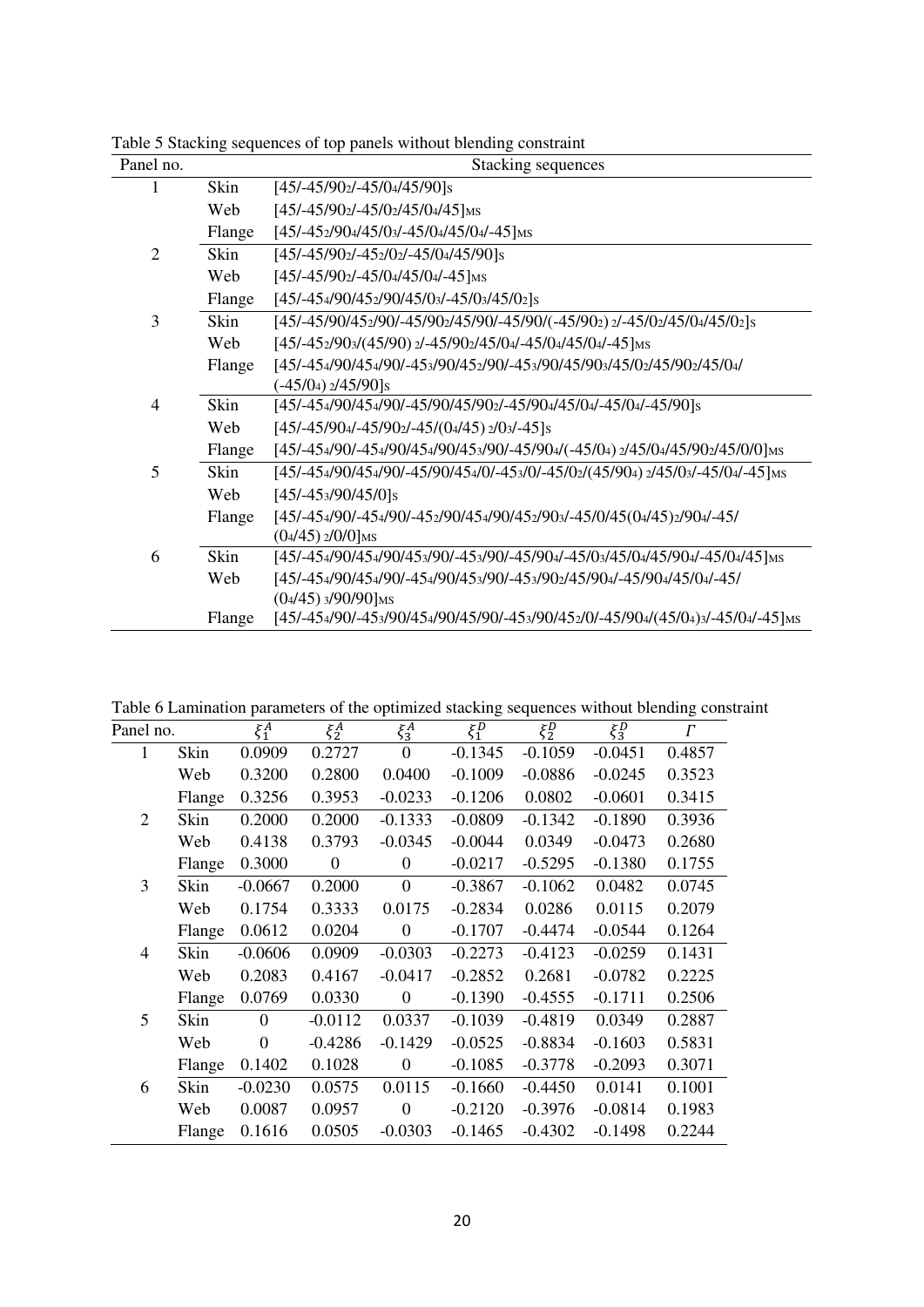|  |  |  | Table 7 Stacking sequences of skins with blending constraint. |
|--|--|--|---------------------------------------------------------------|
|  |  |  |                                                               |

| Panel         | Stacking sequences                                                                              |  |  |  |  |
|---------------|-------------------------------------------------------------------------------------------------|--|--|--|--|
| no.           |                                                                                                 |  |  |  |  |
| $\mathcal{L}$ | [45/-45/-45/-45/90/452/45/90/-45/-45/90/45/45/90/-45/90/45/90/-45/90/45/90/-45/02/0/-45/903/90/ |  |  |  |  |
|               | $45/02/02 - 45/02/02/45/90/90$ Ms                                                               |  |  |  |  |
| 6             | [45/-45/-45/90/452/45/45/90/-45/-45/90/45/452/90/-45/90/45/90/-45/02/0/-45/903/90/45/           |  |  |  |  |
|               | $0_2$ /0 <sub>2</sub> /-45/0 <sub>2</sub> /0 <sub>2</sub> /45/90/90] <sub>MS</sub>              |  |  |  |  |
| 4             | $[45/-45/-45_2/90/45_2/45/90/-45/90/45/90/-45/90_2/45/0_2/45/0_2/45/0_2/45/0_2/45/0_2/45/90]$   |  |  |  |  |
| 3             | $[45/-45/90/45_2/90/-45/90/45/90/-45/90/90/-45/0_2/-45/90_3/45/0_2/-45/0_2/0_2/45/90]$          |  |  |  |  |
| 2             | $[45/-45/-45/903/-45/04/-45/02/45]$                                                             |  |  |  |  |
|               | $[45/-45/903/-45/04/45]$                                                                        |  |  |  |  |

Table 8 Stacking sequences of the left and right hand side flanges with blending constraint.

| Panel          | Stacking sequences                                                                                                                                                                                                                       |
|----------------|------------------------------------------------------------------------------------------------------------------------------------------------------------------------------------------------------------------------------------------|
| no.            |                                                                                                                                                                                                                                          |
|                | left hand side flanges                                                                                                                                                                                                                   |
|                | [45/-45/0 <sub>2</sub> /0/-45/0 <sub>2</sub> /45/0 <sub>2</sub> /07-45/-45/90/45/45 <sub>2</sub> /90/-45/-45/90/45 <sub>3</sub> /90 <sub>2</sub> /45/90/-45/0 <sub>4</sub> /45/0 <sub>2</sub> /0/-45/0 <sub>2</sub> /45/0 <sub>2</sub> / |
|                | $02/45/904/-45/03/45/0/01MS$                                                                                                                                                                                                             |
| 3              | $[45/-45/-45_3/90/-45/-45_2/90/45/45_2/90/-45/-45/90/45_3/90_2/45/90/-45/0_4/45/0_2/-45/0_2/45/90_4/45]$<br>$-45/03/45/03$                                                                                                               |
|                | $[45/-45/90/-45/90/45/90/-45/04/45/04/-45/03/45]$ <sub>MS</sub>                                                                                                                                                                          |
|                | right hand side flanges                                                                                                                                                                                                                  |
| 6              | $[45/-454/90/-454/90/452/452/90/45/45/90/-45/902/-45/0/45/0/03/-45/04/45/904/-45/02/02/45/04/45]$ MS                                                                                                                                     |
| $\overline{4}$ | 145/-454/90/- <b>454/90</b> /45 <sub>2</sub> /90/45/45/90 <sub>3</sub> /-45/0/45/0/-45/04/45/904/-45/0 <sub>2</sub> /45/0 <sub>4</sub> /45] <sub>MS</sub>                                                                                |

2 [45/−45<sub>4</sub>/90/45<sub>2</sub>/90/45/0<sub>2</sub>/−45/0<sub>4</sub>/45/0<sub>2</sub>]<sub>S</sub>

Table 9 Stacking sequences of the left and right hand side webs with blending constraint.

| Panel |                                                                                                                                                  |
|-------|--------------------------------------------------------------------------------------------------------------------------------------------------|
| no.   | Stacking sequences                                                                                                                               |
|       | left hand side webs                                                                                                                              |
|       | $[45/-45/-45/90/45/90/90/45/903/-45/03/0/45/02/-45/90/-45/04/45/0/0]MS$                                                                          |
|       | $[45/-45/902/-45/03/-45/90/45/0/0]_{\text{MS}}$                                                                                                  |
|       | $[45/-45_3/90/45/0]$ s                                                                                                                           |
|       | right hand side webs                                                                                                                             |
| 6     | $[45/-45/-45_3/90/-45/90/45_3/90/45/90/-45/90/90/-45/90_3/-45/0_4/45/90/45/0/45/90_3/-45/0_3/0/45/90_2]$<br>$-45/03/-45/90/90/(45/02)2/02/-45$ M |
|       | E 171 - 17100 100 1 - 17100 1 - 1710 11710 11710 1 - 171001                                                                                      |

- 4 [45/−45/902/**902**/−45/**90**/−**45**/04/45/04/**45**/**03**/−45/**90**]<sup>S</sup>
- 2 [45/−45/902/−45/04/45/04/−45]MS

| Table 10 Lamination parameters of the blended stacking sequences of skins |  |  |
|---------------------------------------------------------------------------|--|--|
|---------------------------------------------------------------------------|--|--|

| Panel no.      | $\xi^A$   | ξĄ     | $\xi_3^A$ | ξυ        | ξ₽        | ξ₽<br>53  |        |
|----------------|-----------|--------|-----------|-----------|-----------|-----------|--------|
| 5              | $-0.0112$ | 0.0112 | 0.0449    | $-0.1595$ | $-0.4716$ | 0.0269    | 0.3624 |
| 6              | $-0.0115$ | 0.0345 | 0.0230    | $-0.1632$ | $-0.4493$ | $-0.0011$ | 0.1346 |
| $\overline{4}$ | $-0.0606$ | 0.0909 | $-0.0303$ | $-0.2286$ | $-0.3262$ | $-0.0419$ | 0.2410 |
| 3              | $-0.0667$ | 0.2000 | $\theta$  | $-0.2981$ | $-0.1156$ | 0.0596    | 0.1817 |
| 2              | 0.2000    | 0.2000 | $-0.1333$ | $-0.1556$ | $-0.1271$ | $-0.1890$ | 0.4450 |
|                | 0.0909    | 0.2727 | $\Omega$  | $-0.2923$ | $-0.0428$ | $-0.0225$ | 0.4863 |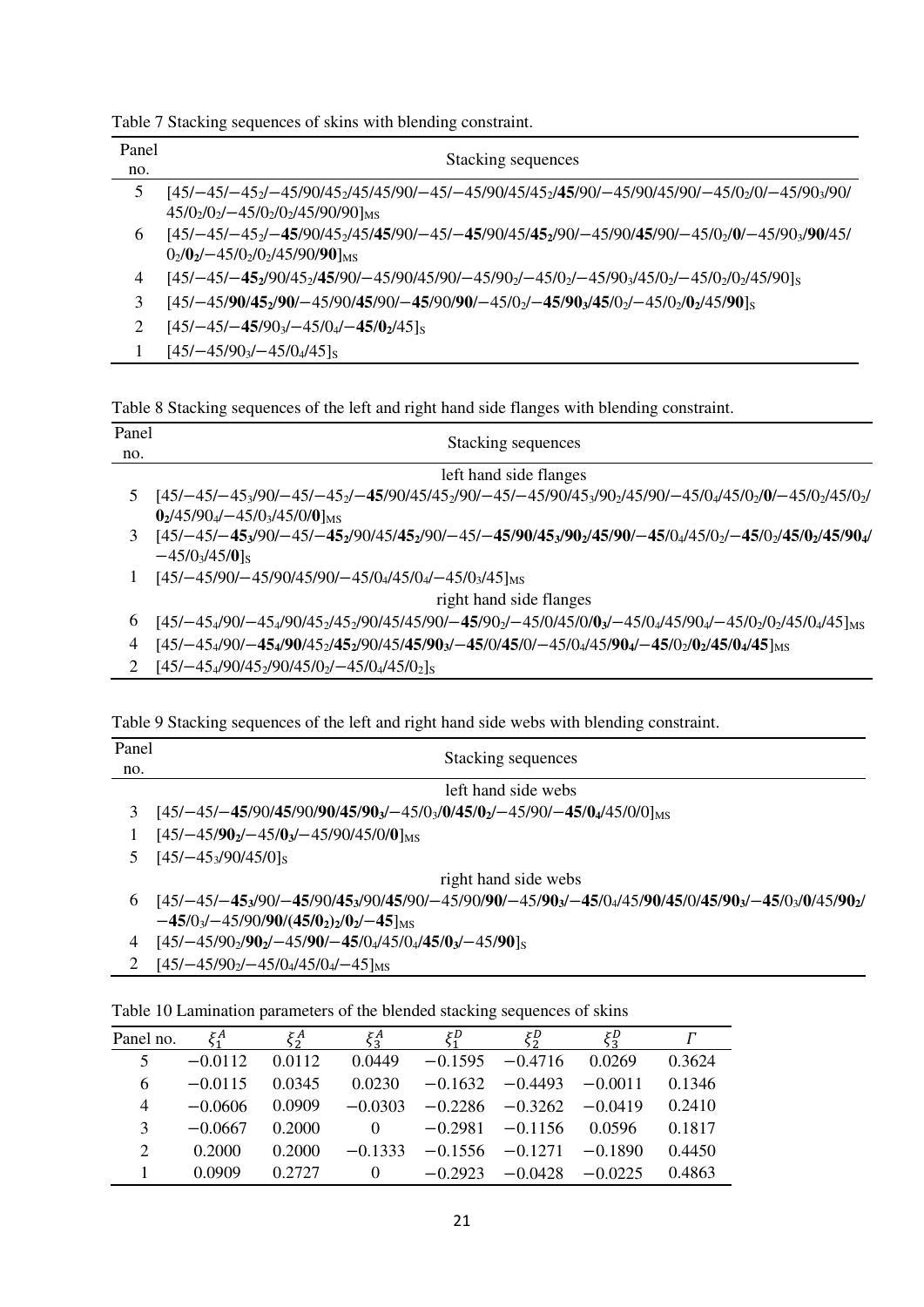| Panel no.               | $\xi_1^A$ | $\xi_2^A$ | $\xi_3^A$ | τD        | τD<br>52  | $\xi_3^D$ |        |  |
|-------------------------|-----------|-----------|-----------|-----------|-----------|-----------|--------|--|
| left hand side flanges  |           |           |           |           |           |           |        |  |
| 5                       | 0.1215    | 0.0654    | $-0.0187$ | $-0.0933$ | $-0.3958$ | $-0.1832$ | 0.3848 |  |
| 3                       | 0.0612    | 0.0204    | 0         | $-0.1245$ | $-0.4075$ | $-0.1558$ | 0.3131 |  |
|                         | 0.3721    | 0.3023    | $-0.0233$ | $-0.0460$ | $-0.0352$ | $-0.0477$ | 0.3870 |  |
| right hand side flanges |           |           |           |           |           |           |        |  |
| 6                       | 0.1414    | 0.0909    | $-0.0303$ | $-0.0898$ | $-0.4050$ | $-0.1720$ | 0.2904 |  |
| $\overline{4}$          | 0.0879    | 0.0549    | $-0.0110$ | $-0.1250$ | $-0.4365$ | $-0.1695$ | 0.2644 |  |
| 2                       | 0.3000    | 0         | 0         | $-0.0270$ | $-0.5400$ | $-0.1432$ | 0.1760 |  |

Table 11 Lamination parameters of the blended stacking sequences of left and right hand side flanges.

Table 12 Lamination parameters of the blended stacking sequences of left and right hand side webs.

| Panel no.                   | $\xi_1^A$ | ζA<br>52  | $\xi_3^A$ | τD        | ζD<br>2 <sub>2</sub> | $\xi_3^D$ |        |  |
|-----------------------------|-----------|-----------|-----------|-----------|----------------------|-----------|--------|--|
| left hand side webs         |           |           |           |           |                      |           |        |  |
| 3                           | 0.1579    | 0.2982    | $\theta$  | $-0.2116$ | 0.0219               | 0.0162    | 0.3170 |  |
|                             | 0.1200    | 0.2000    | $-0.0800$ | $-0.1212$ | $-0.0734$            | $-0.0815$ | 0.7114 |  |
| 5                           | 0         | $-0.4286$ | $-0.1429$ | $-0.0525$ | $-0.8834$            | $-0.1603$ | 0.5831 |  |
| right hand side webs        |           |           |           |           |                      |           |        |  |
| 6                           | 0.0174    | 0.2174    | $-0.0087$ | $-0.2044$ | $-0.1122$            | $-0.0785$ | 0.3687 |  |
| 4                           | 0.2083    | 0.4167    | $-0.0417$ | $-0.1945$ | 0.2412               | $-0.0786$ | 0.3403 |  |
| $\mathcal{D}_{\mathcal{A}}$ | 0.4138    | 0.3793    | $-0.0345$ | $-0.0044$ | 0.0349               | $-0.0473$ | 0.2680 |  |

| Table 13 Summary of the comparisons between LBB with GA in [1] |  |  |  |  |  |  |
|----------------------------------------------------------------|--|--|--|--|--|--|
|----------------------------------------------------------------|--|--|--|--|--|--|

| Single laminate | GAs (averaged for 10 runs) | LBB                 |                            |
|-----------------|----------------------------|---------------------|----------------------------|
|                 | $\Gamma$ after 300s        | $\Gamma$ after 300s | Time to find this $\Gamma$ |
| Example 1       | 0.1053                     | 0.0806              | 4.77s                      |
| Example 2       | 0.0948                     | 0.0892              | 3.76s                      |

Table 14 Change of  $\Gamma$  during the DLBB optimization

| <b>Blended laminates</b> |                  |                     | <b>DLBB</b>          |        |                                            |
|--------------------------|------------------|---------------------|----------------------|--------|--------------------------------------------|
|                          | Initial $\Gamma$ | $\Gamma$ after 300s | $\Gamma$ after 1000s |        | $\Gamma$ after 3000s $\Gamma$ after 10000s |
| Skin                     | 6.4431           | 2.4289              | 2.1264               | 2.0602 | 1.8508                                     |
| Right flange             | 3.1800           | 0.8355              | 0.7794               | 0.7646 | 0.7308                                     |
| Left flange              | 3.2350           | 1.0966              | 1.0954               | 1.0898 | 1.0849                                     |
| Right web                | 3.8704           | 1.0982              | 1.0763               | 1.0671 | 0.9770                                     |
| Left web                 | 3.8335           | 1.8325              | 1.7140               | 1.6126 | 1.6115                                     |

# *4.2.2 Layup design with blending constraint*

Tables 7-9 show the optimized stacking sequences obtained using the DLBB method, which satisfy the four layup design constraints and also the blending constraint. There are five separate blending problems including the skins of all of the top panels, the webs of the left hand side panels (i.e. panels 1, 3 and 5) and the right hand side panels (i.e. panels 2, 4 and 6) respectively, and the flanges of the left and right hand panels respectively, the dropped plies are shown bold in Tables 7-9. In this paper, no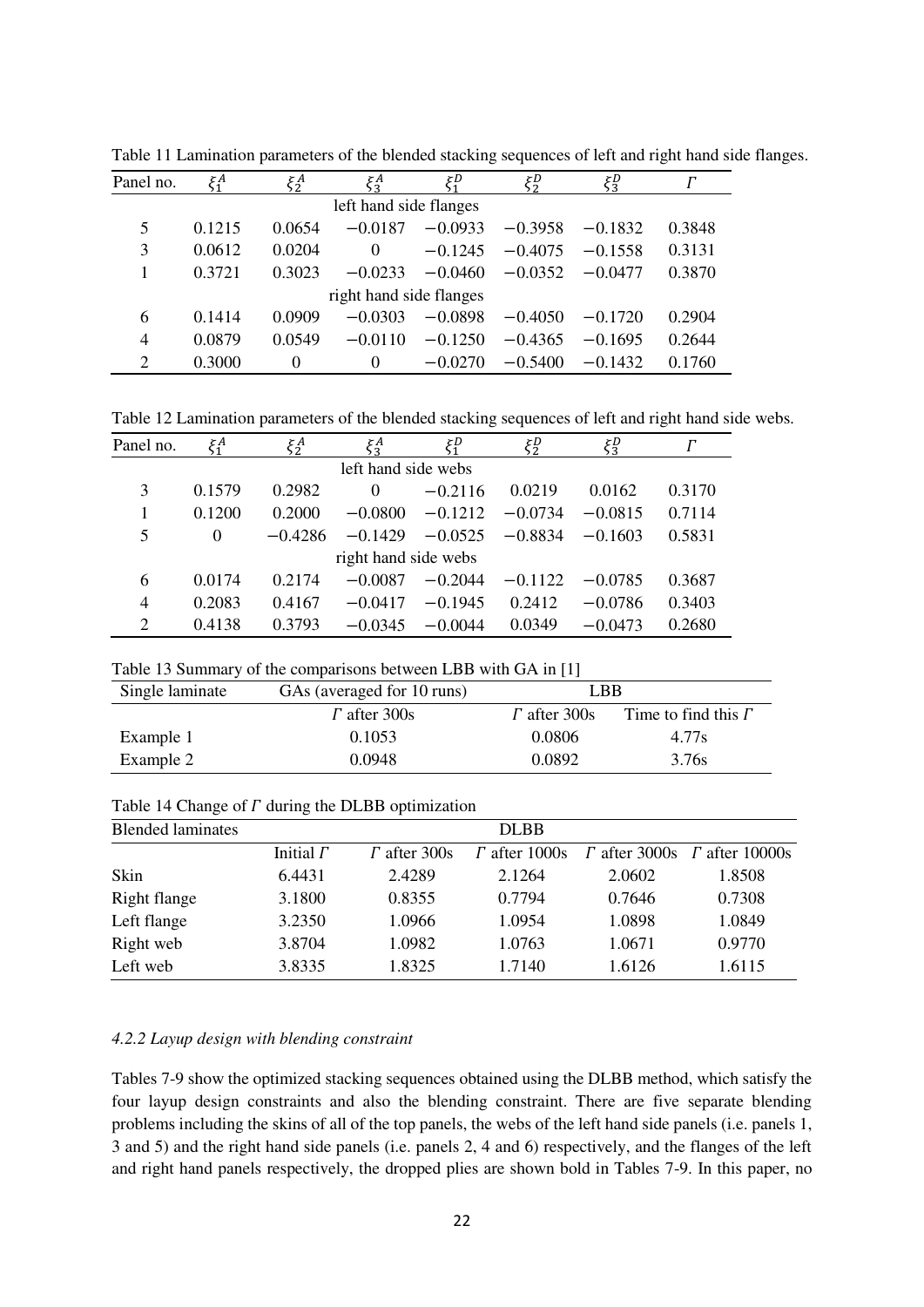constraints are applied between the skin, webs and flanges, which are treated as independent laminates in the second stage. The related lamination parameters and the  $\Gamma$  are summarised in Tables 10-12. As can be seen, the values of  $\Gamma$  in Tables 10-12 are higher than those in Table 6 because the blending constraint narrows the design space and hence reduces the level of match between the target and obtained lamination parameters. For the five blending problems, with the exception of the webs on the left hand side, the increase in the value of  $\Gamma$  for each laminate is acceptable. However, as the numbers of plies in the webs on the left hand side are small (which will not be the case in a more realistic aircraft wing design), the blending constraint causes an additional mismatch between the target and obtained lamination parameter for the web in panel 1 equal to 0.3591, with the majority of the mismatch being on  $\xi_{1,2}^A$ . Since the stiffness of each panel is mainly provided by the skin and flanges, this mismatch only has a small effect on the load-carrying capability of the wing. When the obtained stacking sequences are checked by FEA using ABAQUS, results show that the local and global buckling load factors (corresponding to the first and second buckling modes) decrease to 1.08 and 1.14, respectively. It is observed that there is only a slight decrease in the buckling performance when adding the blending constraint, and that the optimized configuration still satisfies the buckling constraint. The performance of the DLBB method in optimizing blended stacking sequences to match the target lamination parameters from the first stage optimization is illustrated. Note that, due to the rounding process at the start of the second stage, the weight of the final optimized wing box is increased slightly to 49.7 kg as shown in Fig. 9. Compared with the results in [42], the stacking sequences of the optimized wing box presented here are more manufacturable, and the weight of the structure is reduced by 8.0%, which will lead to reductions in the material cost and fuel consumption of the aircraft.

In [1] the logic-based method is proven to be more efficient than a stochastic search based on GAs. A summary of these comparisons is shown in Table 13. In this paper, the efficiency of the DLBB method is illustrated in Table 14 by showing the changes in  $\Gamma$  for the five blending problems during the second stage optimization. As can be seen, the biggest reductions in the values of  $\Gamma$  are achieved in the first 300s after which the level of reduction is much smaller, especially for the blending problems comprising only a small number of plies. Good results can therefore be obtained efficiently at early stages of the application of the DLBB method, and for practical design the optimization can be stopped once an acceptable result is found (e.g. when  $\Gamma$  is lower than a specific value).

#### **5. Conclusions**

This paper presents a two-stage layup optimization methodology using lamination parameters for the weight minimization of blended composite structures under buckling, lamination parameter, layup design and blending constraints. In the first stage, stacking sequences are replaced by lamination parameters and laminate thicknesses as design variables to permit the design of more manufacturable layups in the multilevel optimization software VICONOPT MLO. The optimized lamination parameters derived are then used as targets in the second stage in which, instead of the more commonly used heuristic methods for performing a stochastic search, a new logic-based DLBB method combining a dummy layerwise technique with the branch and bound method is proposed to search the stacking sequences which satisfy the blending and layup design constraints to match the targets. The effectiveness of the two-stage method for optimizing blended laminates is demonstrated by a benchmark problem based on an aircraft wing box. Comparison of the results obtained using the new method with the results in [42] shows a further weight reduction of 8.0% can be achieved over the previously determined wing weight even when more constraints are added, making the optimized structure more manufacturable and improving its performance. Nevertheless, in the current study, only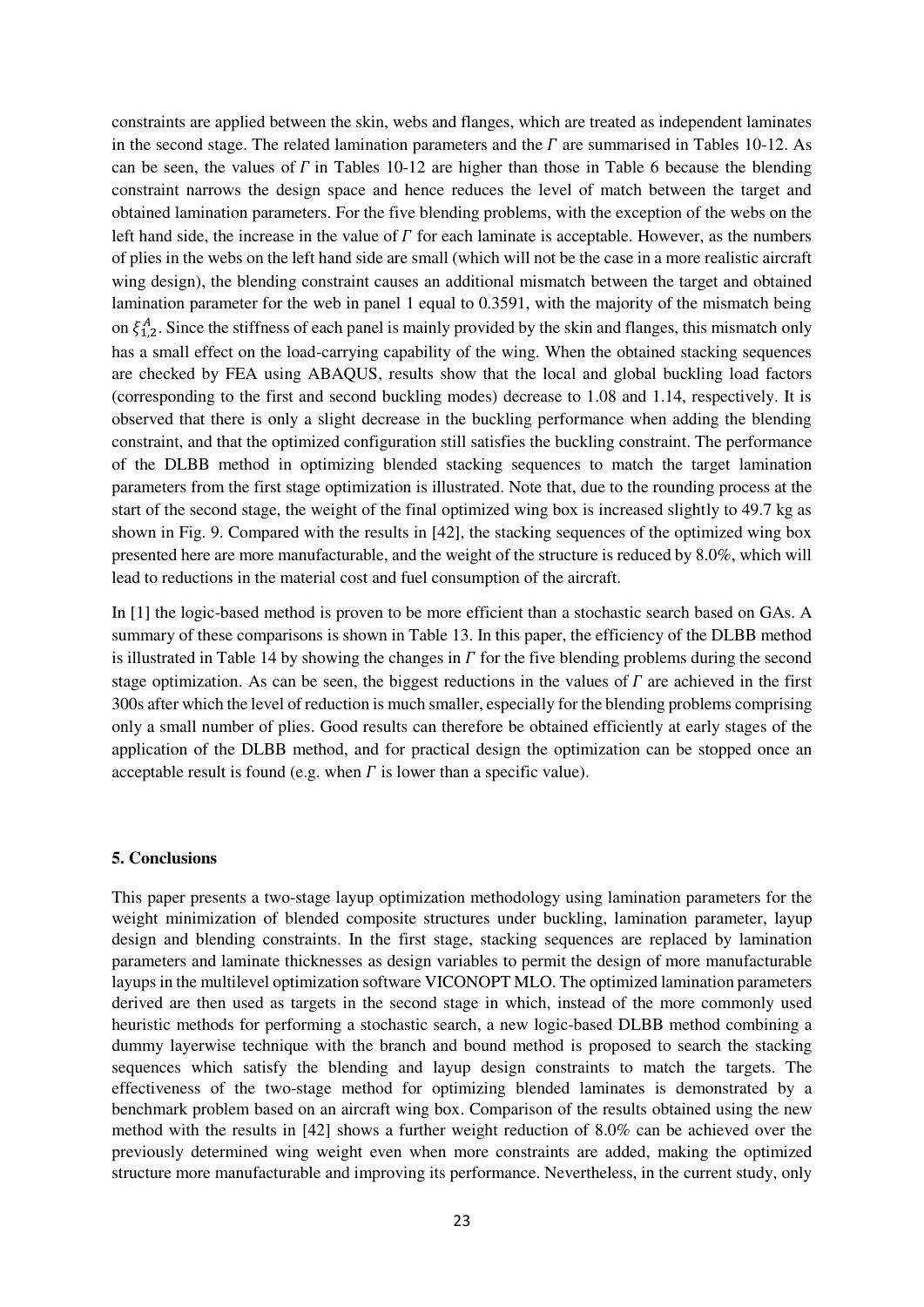the four ply angles  $0^{\circ}$ ,  $90^{\circ}$ ,  $+45^{\circ}$  and  $-45^{\circ}$  are considered in the optimization. As a line of future research, the DLBB method could be extended by adding more permissible fiber orientations with the consideration of more layup design rules as well as expanding the complexity of the objective function to improve the efficiency.

# **Acknowledgement**

The first author is grateful for financial support from the China Scholarship Council.

# **References**

- [1] X. Liu, C.A. Featherston, D. Kennedy, Two-level layup optimization of composite laminate using lamination parameters, Compos. Struct. 211 (2019) 337–350. https://doi.org/10.1016/j.compstruct.2018.12.054.
- [2] B.P. Kristinsdottir, Z.B. Zabinsky, M.E. Tuttle, S. Neogi, Optimal design of large composite panels with varying loads, Compos. Struct. 51 (2001) 93–102. https://doi.org/10.1016/S0263- 8223(00)00128-8.
- [3] G. Soremekun, Z. Gürdal, C. Kassapoglou, D. Toni, Stacking sequence blending of multiple composite laminates using genetic algorithms, Compos. Struct. 56 (2002) 53–62. https://doi.org/10.1016/S0263-8223(01)00185-4.
- [4] D.B. Adams, L.T. Watson, Z. Gürdal, C.M. Anderson-Cook, Genetic algorithm optimization and blending of composite laminates by locally reducing laminate thickness, Adv. Eng. Softw. 35 (2004) 35–43. https://doi.org/10.1016/j.advengsoft.2003.09.001.
- [5] D.B. Adams, L.T. Watson, Z. Gürdal, Optimization and Blending of Composite Laminates Using Genetic Algorithms with Migration Optimization and Blending of Composite Laminates, Mech. Adv. Mater. Struct. 10 (2003) 37–41. https://doi.org/10.1080/15376490306741.
- [6] D.B. Adams, L.T. Watson, O. Seresta, Z. Gürdal, Global/local iteration for blended composite laminate panel structure optimization subproblems, Mech. Adv. Mater. Struct. 14 (2007) 139– 150. https://doi.org/10.1080/15376490600719212.
- [7] F.X. Irisarri, A. Lasseigne, F.H. Leroy, R. Le Riche, Optimal design of laminated composite structures with ply drops using stacking sequence tables, Compos. Struct. 107 (2014) 559–569. https://doi.org/10.1016/j.compstruct.2013.08.030.
- [8] H.T. Fan, H. Wang, X.H. Chen, An optimization method for composite structures with plydrops, Compos. Struct. 136 (2016) 650–661. https://doi.org/10.1016/j.compstruct.2015.11.003.
- [9] H. An, S. Chen, H. Huang, Stacking sequence optimization and blending design of laminated composite structures, Struct. Multidiscip. Optim. 59 (2019). https://doi.org/10.1007/s00158- 018-2158-1.
- [10] B. Liu, R. Haftka, Composite wing structural design optimization with continuity constraints, in: 19th AIAA Appl. Aerodyn. Conf., American Institute of Aeronautics and Astronautics, Anaheim,CA, 2001. https://doi.org/10.2514/6.2001-1205.
- [11] O. Seresta, Z. Gürdal, D.B. Adams, L.T. Watson, Optimal design of composite wing structures with blended laminates, Compos. Part B Eng. 38 (2007) 469–480. https://doi.org/10.1016/j.compositesb.2006.08.005.
- [12] Z. Jing, X. Fan, Q. Sun, Global shared-layer blending method for stacking sequence optimization design and blending of composite structures, Compos. Part B Eng. 69 (2015)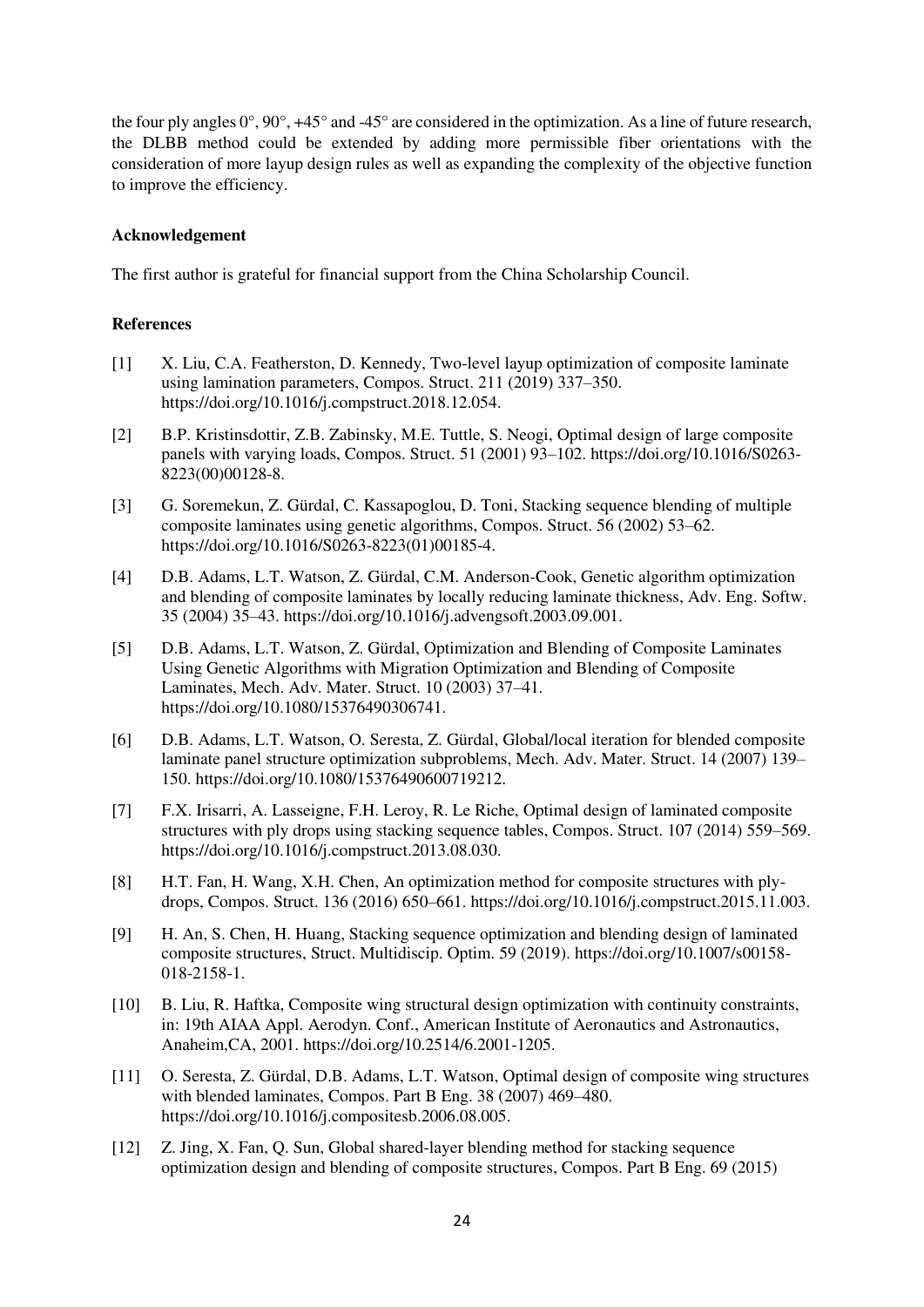181–190. https://doi.org/10.1016/j.compositesb.2014.09.039.

- [13] Z. Jing, J. Chen, Q. Sun, Constrained-manufacturable stacking sequence design optimization using an improved global shared-layer blending method and its 98-line Matlab code, Struct. Multidiscip. Optim. 59 (2019) 539–575. https://doi.org/10.1007/s00158-018-2083-3.
- [14] M. Miki, Y. Sugiyama, Optimum design of laminated composites plates using lamination parameters, AIAA J. 31 (1993) 921–922. https://doi.org/10.2514/3.49033.
- [15] H. Fukunaga, H. Sekine, M. Sato, A. Iino, Buckling design of symmetrically laminated plates using lamination parameters, Comput. Struct. 57 (1995) 643–649. https://doi.org/10.1016/0045-7949(95)00050-Q.
- [16] K. Yamazaki, Two-level optimization technique of composite laminate panels by genetic algorithms, Collect. Tech. Pap. - AIAA/ASME/ASCE/AHS/ASC Struct. Struct. Dyn. Mater. Conf. 3 (1996) 1882–1887. https://doi.org/doi:10.2514/6.1996-1539.
- [17] A. Todoroki, Y. Terada, Improved Fractal Branch and Bound Method for Stacking-Sequence Optimizations of Laminates, AIAA J. 42 (2004) 141–148. https://doi.org/10.2514/1.9038.
- [18] M. Kameyama, H. Fukunaga, Optimum design of composite plate wings for aeroelastic characteristics using lamination parameters, Comput. Struct. 85 (2007) 213–224. https://doi.org/10.1016/j.compstruc.2006.08.051.
- [19] J.E. Herencia, P.M. Weaver, M.I. Friswell, Initial sizing optimisation of anisotropic composite panels with T-shaped stiffeners, Thin-Walled Struct. 46 (2008) 399–412. https://doi.org/10.1016/j.tws.2007.09.003.
- [20] M.W. Bloomfield, J.E. Herencia, P.M. Weaver, Enhanced two-level optimization of anisotropic laminated composite plates with strength and buckling constraints, Thin-Walled Struct. 47 (2009) 1161–1167. https://doi.org/10.1016/j.tws.2009.04.008.
- [21] F.-X. Irisarri, M.M. Abdalla, Z. Gürdal, Improved Shepard's Method for the Optimization of Composite Structures, AIAA J. 49 (2012) 2726–2736. https://doi.org/10.2514/1.j051109.
- [22] D. Liu, V. V. Toropov, A lamination parameter-based strategy for solving an integercontinuous problem arising in composite optimization, Comput. Struct. 128 (2013) 170–174. https://doi.org/10.1016/j.compstruc.2013.06.003.
- [23] T.A. Dutra, S.F.M. Almeida, Composite plate stiffness multicriteria optimization using lamination parameters, Compos. Struct. 133 (2015) 166–177. https://doi.org/10.1016/j.compstruct.2015.07.029.
- [24] S.T. IJsselmuiden, M.M. Abdalla, O. Seresta, Z. Gürdal, Multi-step blended stacking sequence design of panel assemblies with buckling constraints, Compos. Part B Eng. 40 (2009) 329– 336. https://doi.org/10.1016/j.compositesb.2008.12.002.
- [25] D. Liu, V. V. Toropov, D.C. Barton, O.M. Querin, Weight and mechanical performance optimization of blended composite wing panels using lamination parameters, Struct. Multidiscip. Optim. 52 (2015) 549–562. https://doi.org/10.1007/s00158-015-1244-x.
- [26] T. Macquart, M.T. Bordogna, P. Lancelot, R. De Breuker, Derivation and application of blending constraints in lamination parameter space for composite optimisation, Compos. Struct. 135 (2016). https://doi.org/10.1016/j.compstruct.2015.09.016.
- [27] T. Macquart, N. Werter, R. De Breuker, Aeroelastic Design of Blended Composite Structures Using Lamination Parameters, J. Aircr. 54 (2017) 561–571. https://doi.org/10.2514/1.C033859.
- [28] M.T. Bordogna, T. Macquart, D. Bettebghor, R. De Breuker, Aeroelastic optimization of variable stifiness composite wing with blending constraints, 17th AIAA/ISSMO Multidiscip.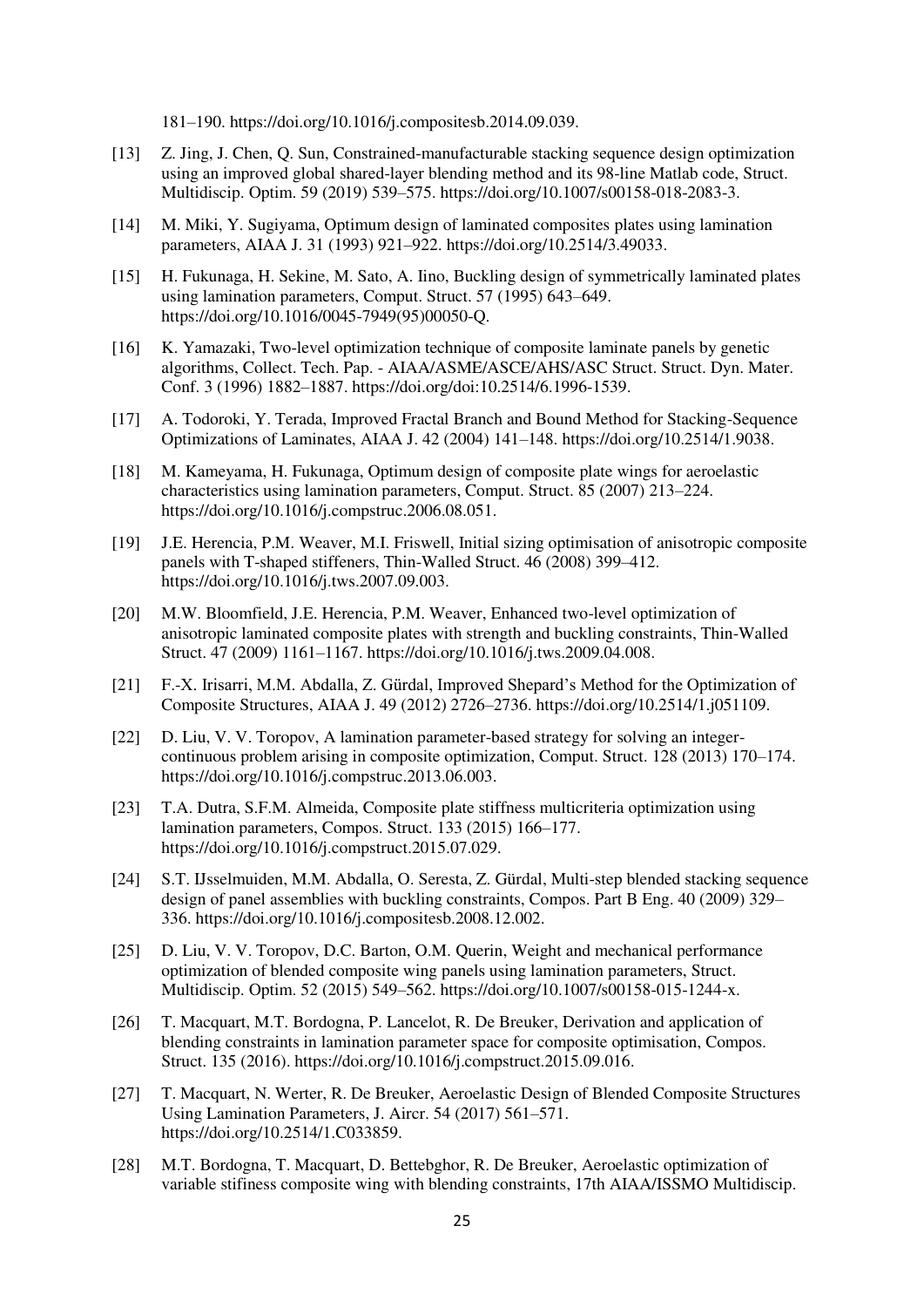Anal. Optim. Conf. (2016). https://doi.org/10.2514/6.2016-4122.

- [29] M.T. Bordogna, P. Lancelot, D. Bettebghor, R. De Breuker, Static and dynamic aeroelastic tailoring with composite blending and manoeuvre load alleviation, Struct. Multidiscip. Optim. (2020). https://doi.org/10.1007/s00158-019-02446-w.
- [30] Y.M. Meddaikar, F.X. Irisarri, M.M. Abdalla, Laminate optimization of blended composite structures using a modified Shepard's method and stacking sequence tables, Struct. Multidiscip. Optim. 55 (2017) 535–546. https://doi.org/10.1007/s00158-016-1508-0.
- [31] E. Panettieri, M. Montemurro, C. Anita, Blending constraints for composite laminates in polar parameters space.pdf, Compos. Part B Eng. 168 (2019) 448–457. https://doi.org/10.1016/j.compositesb.2019.03.040.
- [32] S. Zein, P. Basso, S. Grihon, A constraint satisfaction programming approach for computing manufacturable stacking sequences, Comput. Struct. 136 (2014) 56–63. https://doi.org/10.1016/j.compstruc.2014.01.016.
- [33] S. Zein, V. Madhavan, D. Dumas, L. Ravier, I. Yague, From stacking sequences to ply layouts: An algorithm to design manufacturable composite structures, Compos. Struct. 141 (2016) 32–38. https://doi.org/10.1016/j.compstruct.2016.01.027.
- [34] J. Sanz-Corretge, A constraint satisfaction problem algorithm for large-scale multi-panel composite structures, Struct. Multidiscip. Optim. 60 (2019) 2035–2051. https://doi.org/10.1007/s00158-019-02309-4.
- [35] S.N. Sørensen, R. Sørensen, E. Lund, DMTO A method for Discrete Material and Thickness Optimization of laminated composite structures, Struct. Multidiscip. Optim. 50 (2014) 25–47. https://doi.org/10.1007/s00158-014-1047-5.
- [36] J.H. Sjølund, D. Peeters, E. Lund, A new thickness parameterization for Discrete Material and Thickness Optimization, Struct. Multidiscip. Optim. 58 (2018) 1885–1897. https://doi.org/10.1007/s00158-018-2093-1.
- [37] R. Butler, F.W. Williams, Optimum design using VICONOPT, a buckling and strength constraint program for prismatic assemblies of anisotropic plates, Comput. Struct. 43 (1992) 699–708. https://doi.org/10.1016/0045-7949(92)90511-W.
- [38] D. Kennedy, C.A. Featherston, Exact strip analysis and optimum design of aerospace structures, Aeronaut. J. 114 (2010) 505–512. https://doi.org/10.1017/S0001924000003997.
- [39] D. Kennedy, B. Park, M.D. Unsworth, Towards Global Layup Optimization of Composite Panels with Initial Buckling Constraints, in: Proceeding 8th ASMO UK/ISSMO Conf., London, 2010: pp. 221–231.
- [40] W.H. Wittrick, F.W. Williams, A general algorithm for computing natural frequencies of elastic structures, Q. J. Mech. Appl. Math. 24 (1971) 263–284. https://doi.org/10.1093/qjmam/24.3.263.
- [41] W.H. Wittrick, F.W. Williams, An algorithm for computing critical buckling loads of elastic structures, J. Struct. Mech. 1 (1973) 497–518. https://doi.org/10.1080/03601217308905354.
- [42] M. Fischer, D. Kennedy, C. a. Featherston, Multilevel framework for optimization of lightweight structures, Proc. Inst. Mech. Eng. Part G J. Aerosp. Eng. 226 (2012) 380–394. https://doi.org/10.1177/0954410011411637.
- [43] S. Qu, D. Kennedy, C.A. Featherston, A multilevel framework for optimization of an aircraft wing incorporating postbuckling effects, Proc. Inst. Mech. Eng. Part G J. Aerosp. Eng. 226 (2011) 830–845. https://doi.org/10.1177/0954410011415158.
- [44] W.H. Wittrick, F.W. Williams, Buckling and vibration of anisotropic or isotropic plate